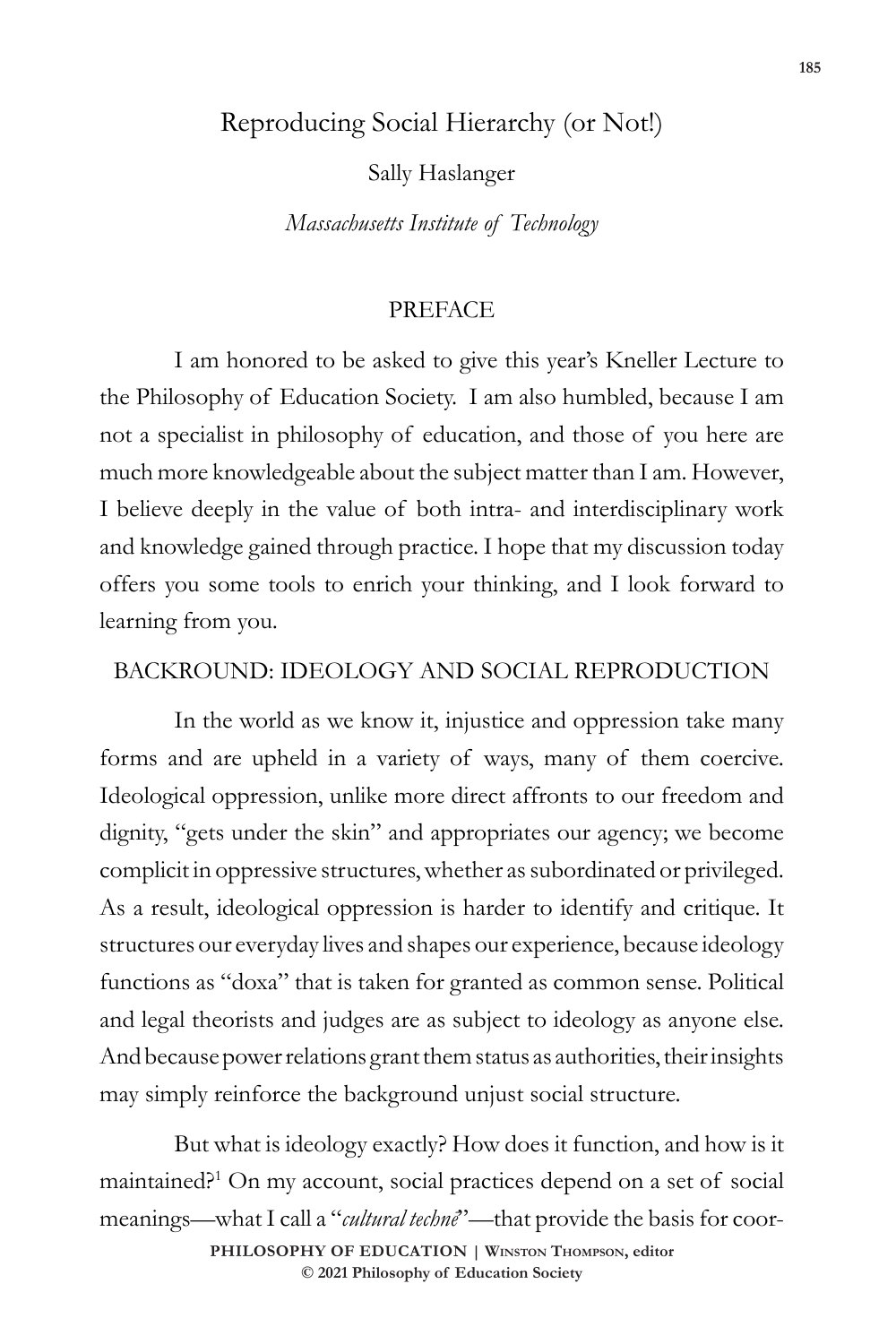dination around things taken to have (or lack) value. For example, streets and other thoroughfares are valuable to facilitate movement between two locations—they are *resources*; but the use of streets requires coordination if they are to remain safe. Communities develop a complex set of signs, signals, laws, norms, and such to manage the use of thoroughfares, and drivers, cyclists, and pedestrians are expected to be responsive to them. The tools for coordination are public (they must be to serve their coordinating function), but to be a fluent user of the street, we must all shape the collection of our individual beliefs, desires, and expectations around them. A cultural technē sets the cultural conditions and the material apparatus for social agency.2

There are two main uses of the term "ideology." In one tradition, a community's ideology is its cultural technē, good or bad. In the second (critical theory) tradition, however, an ideology is a cultural technē "gone wrong." This critical theory tradition uses the term 'ideology' in a pejorative sense. On my account, an ideology may fail us in various ways: it may not provide us with the tools to recognize what is valuable; it may distribute what is valuable unfairly; and it may organize us in unjust or harmful ways. Thus, I use the term "ideology" in what is called the "pejorative sense," but not all cultural technēs are ideological; some function to support reasonable and non-oppressive practices.<sup>3</sup> My account differs from standard accounts of ideology because it is non-doxastic: in other words, ideologies are not sets of beliefs or other psychological attitudes.<sup>4</sup> Ideologies are public tools for coordination—sometimes called "frameworks of meanings and values"—that are inscribed in an apparatus and guide us in managing the background material conditions.<sup>5</sup>

Social animals, including humans, rely on coordination for survival. Each of us needs to coordinate with others; it is not optional. So, we have strong reasons to engage in practices with others on the terms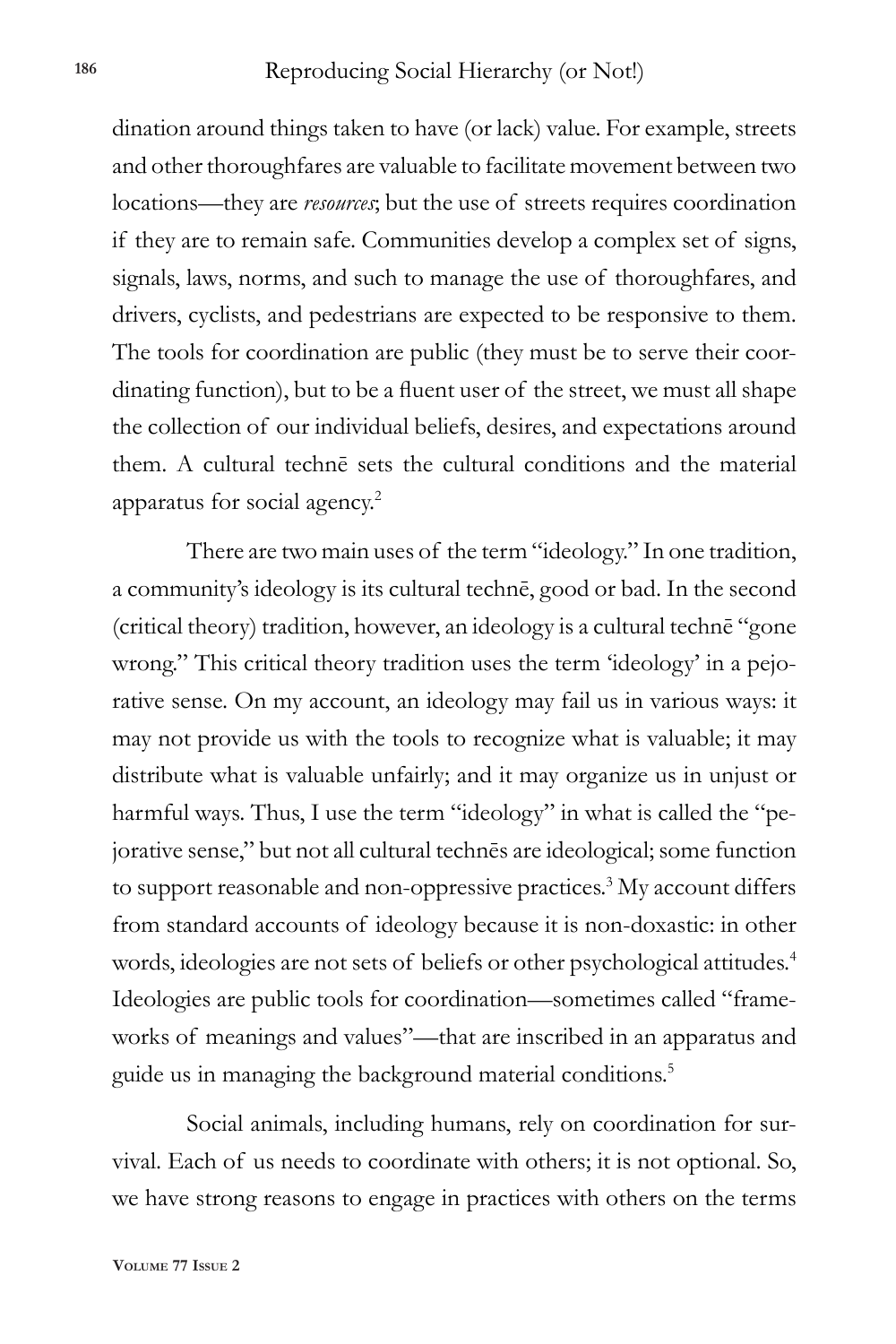available. Moreover, our ecological flexibility depends on the ability to pass knowledge and skills to others through social learning (rather than waiting for biological evolution).<sup>6</sup> Cross-generational transmission of the cultural technē is a source of social stability. As a result, societies are (dynamic) homeostatic systems that reproduce themselves. In doing so, they reproduce social practices, social relations, and social injustice.

Under such conditions, social agency, itself, poses a challenge. Action that conforms to a social practice is intelligible to others; if one strays too far, one is either misinterpreted or viewed only as a questionable member of the community. This poses a tension. On the one hand, we need each other; we need to be interpretable, recognizable, included. But on the other hand, demands to conform can undermine our agency. Bernard Williams articulates this as a pair of problems:

> One is a political problem, of finding a basis for a shared life which will be neither too oppressively coercive (the requirement of freedom) nor dependent on mythical legitimations (the requirement of enlightenment). The other is a personal problem, of stabilizing the self into a form that will indeed fit with these political and social ideas, but which can at the same time create a life that presents itself to a reflective individual as worth living; in particular, one that does so by reinventing in a more reflective and demystified world assurances that were taken in an earlier time (or so we imagine) as matters of necessity.7

As individuals, we seek those "various structures [that] serve to build a self that will at once make sense of episodic feelings and thoughts—render the subject, as I have put it, steadier—and also relate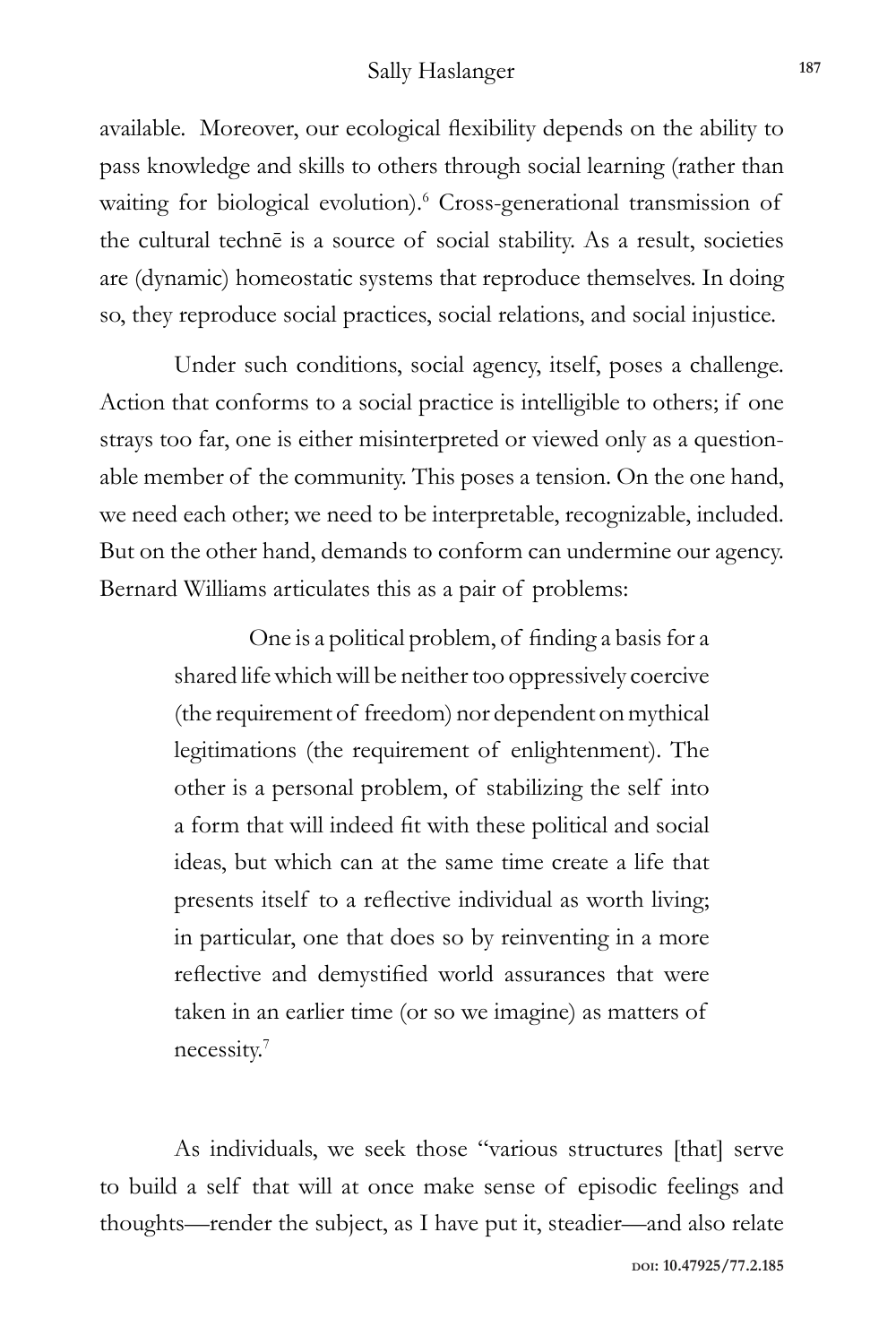the person to others in ways that will serve the purposes of co-operation and trust."8 Cooperation demands of us that we occupy a role and the schemas for the role offer a narrative, an identity, a "steady" way to go on; we take up offers to occupy roles within the limited set of choices provided to us.<sup>9</sup> But even if we find a way to manage the personal problem, the political problem remains: is the structure of social positions available to us morally defensible?

Ideology provides a damaging and morally objectionable solution to the problem of social agency. Very broadly, ideology is maintained through socialization of individuals into the ordinary practices of everyday life and the shaping of material conditions to reinforce them. This is where education comes in. Educational systems not only teach knowledge and cognitive skills, they also teach social know-how. Social skills are extremely important for doing well in life, but they also make one a fluent participant in unjust and harmful practices. This raises moral dilemmas for individuals. However, the deeper problems are structural: how can society be structured to provide meaningful lives for individuals in a stable way? And how can we change the cultural technē to support this? And if we cannot, how does it fail? On what basis can we launch a warranted critique? And what do we say to those who have shaped their lives and identities to fit within it?

In what follows, I will develop this challenge. In particular, I will argue that the integration of diverse knowers in an educational community is not sufficient to disrupt ideology, even if they are included as equals. Situated knowledge is not the same as a critical standpoint. I will then outline one process for gaining a critical standpoint through consciousness raising. Consciousness raising prompts a paradigm shift in our understanding of the status quo and offers epistemic resources for a social justice movement. (Of course, knowledge does not make us free;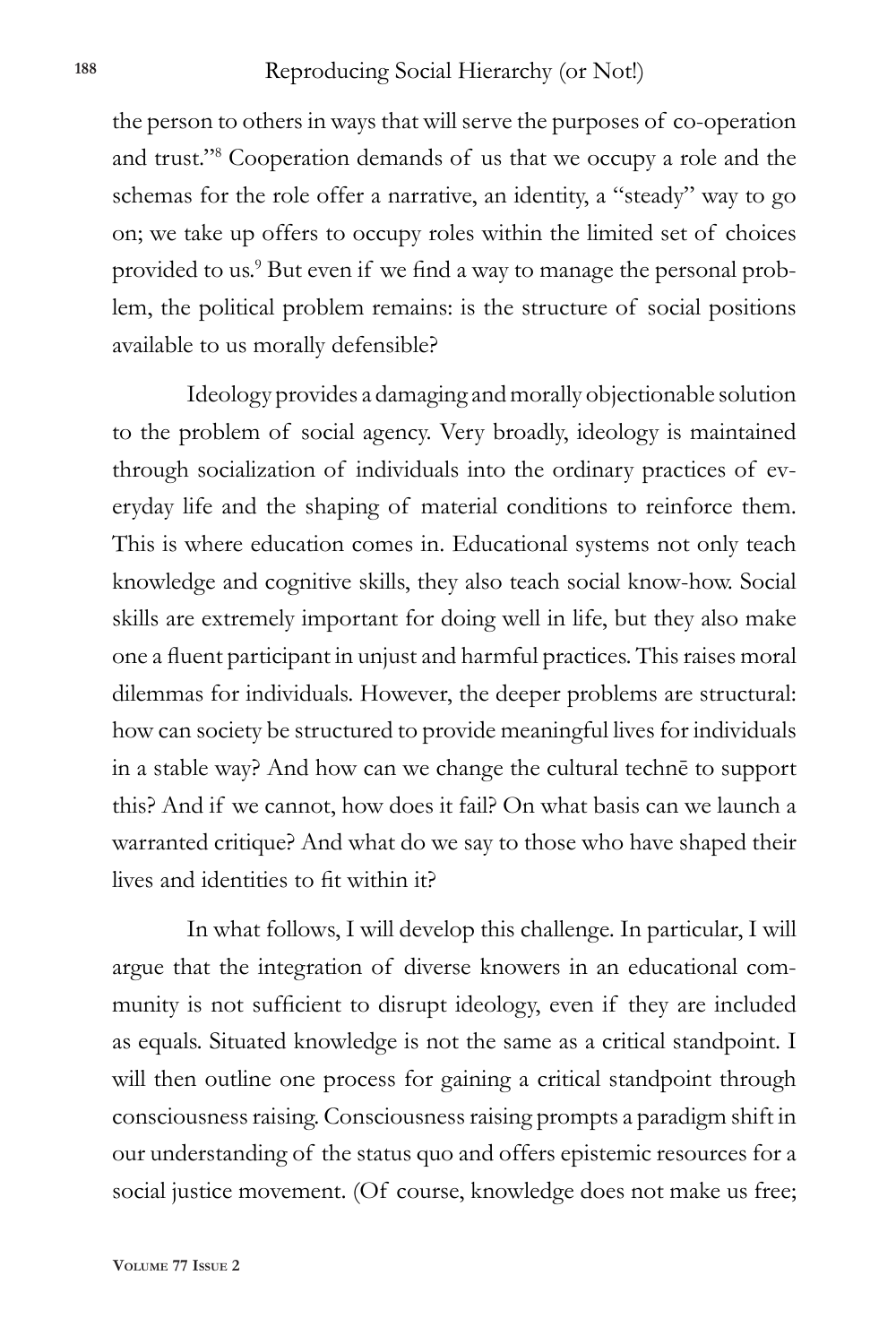we must organize in order to effectively resist and remake unjust structures.) I conclude that education for social justice should make available resources and opportunities for individuals to engage in consciousness raising together, and also give them the skills for this process to be undertaken, as needed, over a lifetime.

#### IDEOLOGY AND INTERPELLATION

To motivate the problem, it is important to say more about how ideology works.10 Louis Althusser distinguishes *repressive state apparatuses* (RSAs) and *ideological state apparatuses* (ISAs).11 RSAs include the "the government, the administration, the army, the courts, the prisons, etc." that "function by violence" or, "massively and predominantly by repression."12 Ideological state apparatuses include religion, education, the family, the legal system, the political system, trade unions, communications/media, and culture ("literature, the arts, sports, etc.") that "function massively and predominantly by ideology."13 (No state apparatus is purely one or the other, and each depends crucially on the other, though in modern society, the ISAs are the dominant mode of social management.) A crucial difference between an ISA and an RSA is that individuals are hailed into a subject position by an ISA (Althusser calls this a process of "interpellation"), rather than violently forced into it. It is characteristic of those "good subjects" who respond to the hailing that they take up the norms as binding on themselves, so they don't need to be coercively managed. For example, to maintain a division of labor, instilling literacy, numeracy, and other kinds of technical "know how' is not sufficient:

> besides these techniques and knowledges, and in learning them, children at school also learn the 'rules' of good behaviour, i.e. the attitude that should be observed by every agent in the division of labour, according to the job he is 'destined' for: rules of morality, civic and profes-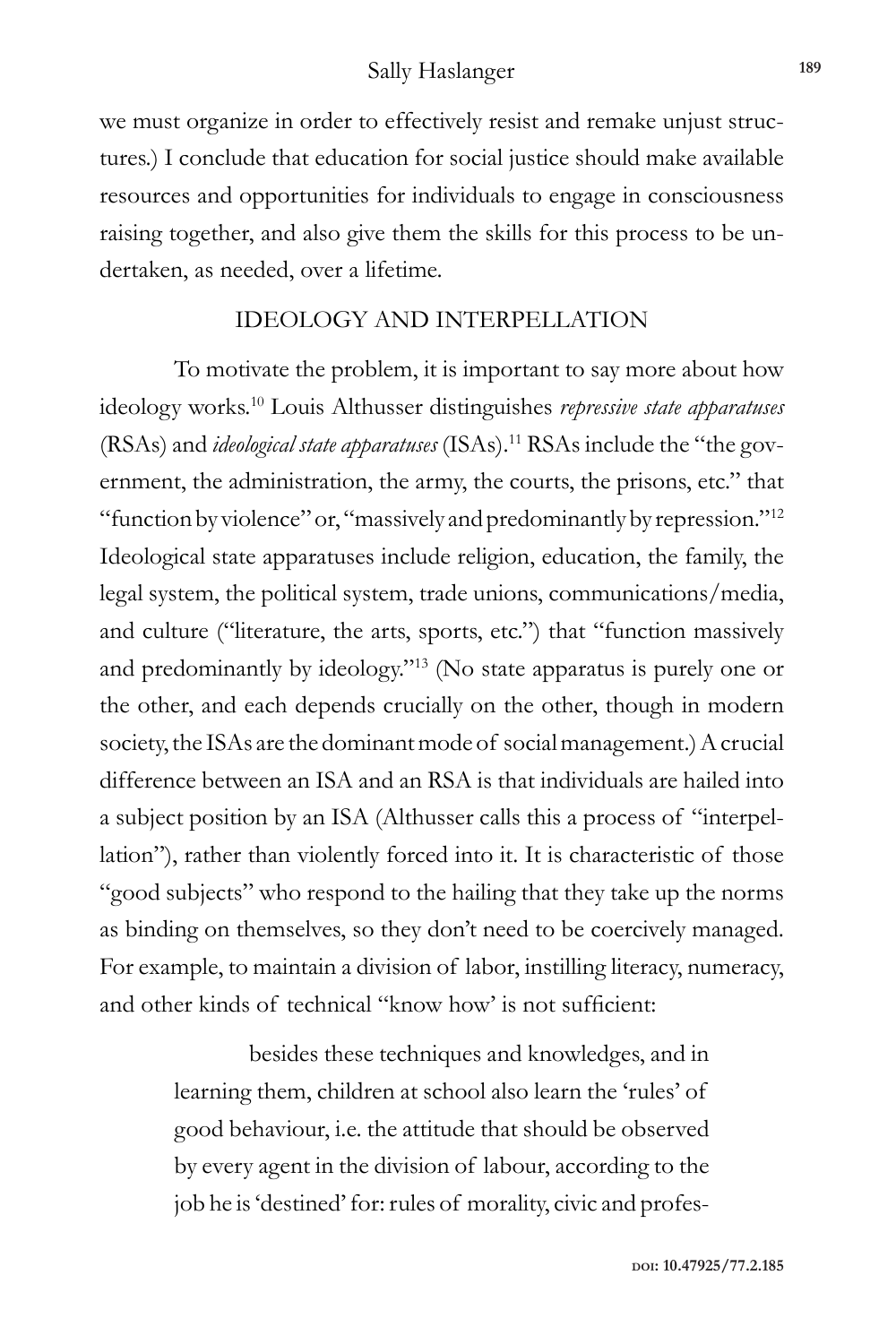#### Reproducing Social Hierarchy (or Not!) **<sup>190</sup>**

sional conscience, which actually means rules of respect for the socio-technical division of labour and ultimately the rules of the order established by class domination. They also learn to 'speak proper French', to 'handle' the workers correctly, i.e. actually (for the future capitalists and their servants) to 'order them about' properly, i.e. (ideally) to 'speak to them' in the right way, etc. $14$ 

The local ISAs interpellate subjects so that they perform the practices of their social milieu voluntarily: this is how things are; this is what we do; this is who we are. As Althusser emphasizes, the good subjects "work all by themselves"!15

On Althusser's view, school is a primary site where interpellation happens (the family is the other). Although he was concerned primarily about class, practices at school in the contemporary U.S., interpellate subjects with a complex mix of identities: race, ethnicity, nationality, native language, class, disability/giftedness, appearance/attractiveness, sex, and gender, among them. This happens not only through what material is taught, but how classes and non-class time are managed, who has authority and how it is wielded, what norms of etiquette are upheld and not, procedures for evaluation, what spaces are designated for whom, and the material infrastructure. Socialization into the public space of our particular form of patriarchal White Supremacist capitalism happens, to a significant extent, in educational settings.<sup>16</sup>

My conception of ideology is Althusserian. We participate in social practices guided by a set of public meanings, scripts, etc. that are realized in an ideological apparatus and are shaped by material conditions. A blackboard and desk or podium marks the front of a classroom. We organize ourselves in such a space depending on our role in that setting.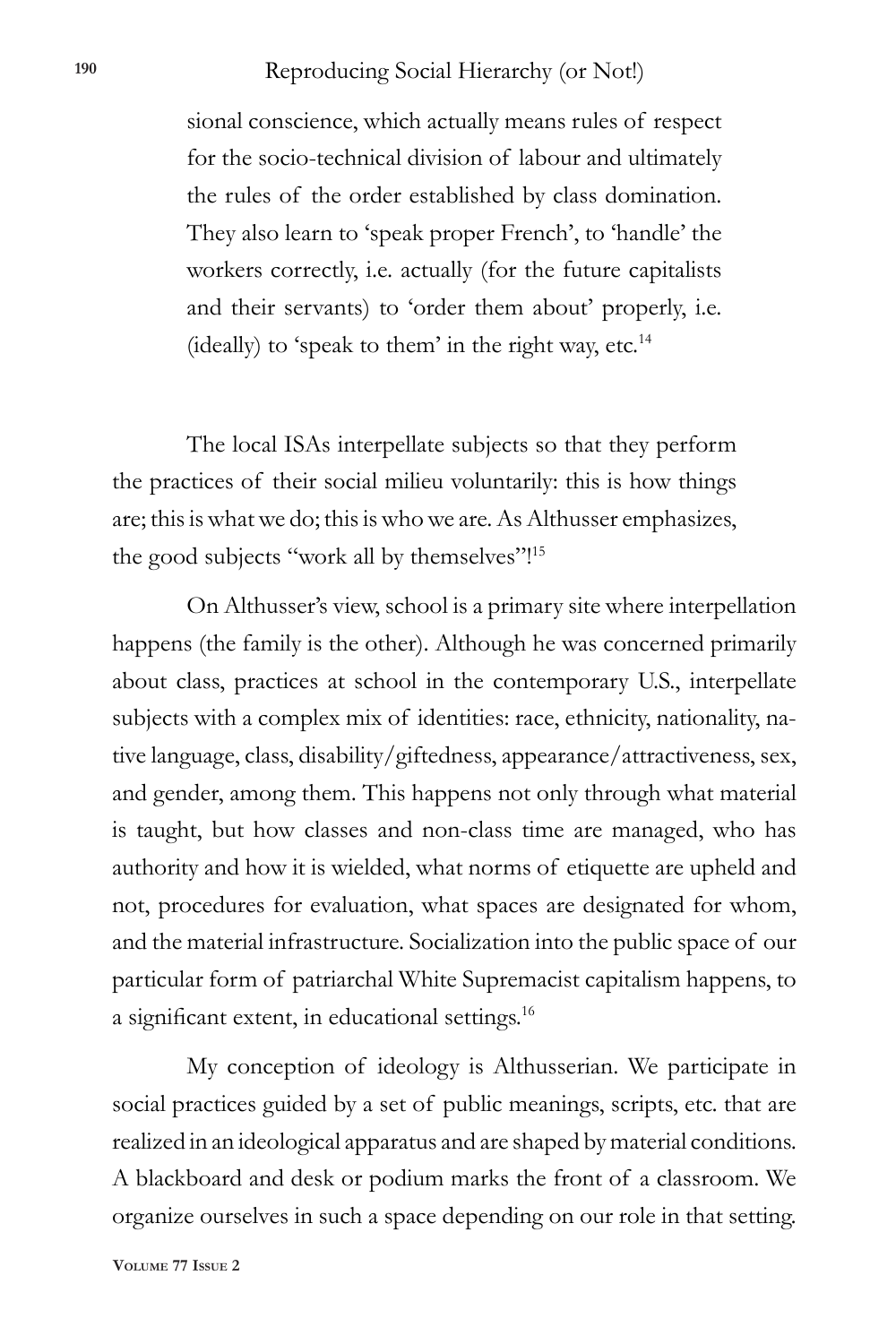The front of the classroom has a meaning that both students and teachers understand, and it guides them in the activity of learning together. The cultural technē of academia, overall, has value, though some parts of it, or its manifestation in some settings, may be ideological. For example, recent work on epistemic injustice argues that some academic practices place unwarranted restrictions on who counts as a knower, what form knowledge must take, and the legitimate sources of knowledge.<sup>17</sup>

We are "hailed" into practices in a variety of ways: we are hailed into speaking English by having English spoken to us; we are hailed into the role of student by being sent to school and finding ourselves responding to the teacher as an authority (nudged by coercion); we are hailed into adulthood by having to pay the rent (with threat of coercion in the background). We then develop ways of being and thinking so that we are (more or less) fluent English speakers, fluent students, fluent rent-paying adults, etc. Ideology is not a set of beliefs, though it may produce belief about what is apt or inapt, right or wrong, and related desires, emotions, and other attitudes. As Althusser says, "Ideology always exists in an apparatus and its practice or practices. Its existence is material."18 The world around us is structured so that we typically embody a practice before we even know we are engaged in it.19

It is tempting to interpret the process of interpellation as a process that creates subjects with adaptive preferences and desires. It is well-established that preference formation takes into account beliefs about what is possible, feasible, practical. In a simple case, I adapt my food preferences to the menu at the restaurant where I am having dinner. But, more broadly, individuals adjust their preferences, their desires, and their sense of self, to the social roles that are available. If doctors are men and nurses are women, and I am a woman, then I will probably aspire to be a nurse rather than a doctor. Moreover, becoming a nurse satisfies my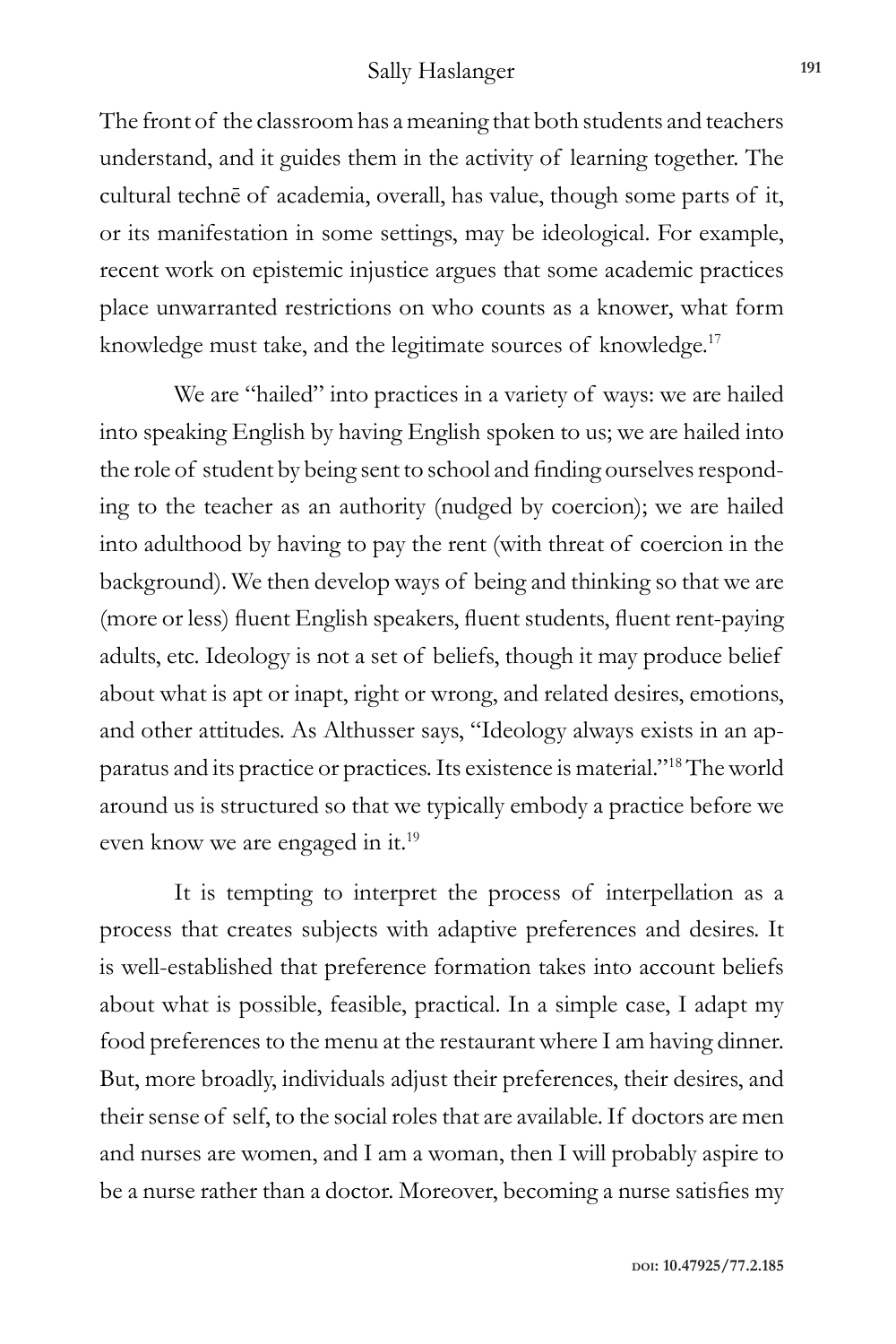preferences; I would rather be a successful nurse than a "woman doctor" who faces discrimination, disrespect, and self-doubt.

Sometimes interpellation works through causing us to adapt our preferences. However, there is another dimension that emerges when we consider it more like an apprenticeship into (or an imposition of) a practice.<sup>20</sup> Start with a simple case of a game such as soccer. When deciding whether to play a game of soccer, I consider the pros and cons of doing so. But the game has a set of rules. So, if I decide to go forward—if I commit to the game—my reasons for acting are constrained. It is no longer an option, when running down the pitch, to pick up the ball with my hands and run to the goal. If I do that, I'm no longer playing soccer. As John Rawls makes clear, if I am bound by a rule, it is a mistake to think that I should decide based on an individual cost/benefit analysis whether I should follow it (though, there will be a range of excuses allowed by the rule):

> To engage in a practice, to perform those actions specified by a practice, means to follow the appropriate rules. If one wants to do an action which a certain practice specifies then there is no way to do it except to follow the rules which define it. Therefore, it doesn't make sense for a person to raise the question whether or not a rule of a practice correctly applies to his case where the action he contemplates is a form of action defined by a practice. If someone were to raise such a question, he would simply show that he didn't understand the situation in which he was acting.<sup>21</sup>

Not all practices are rule-governed in the way games are, but they are governed by norms and values.22 For example, in the case of nursing there are some professional rules, but the rules are constructed around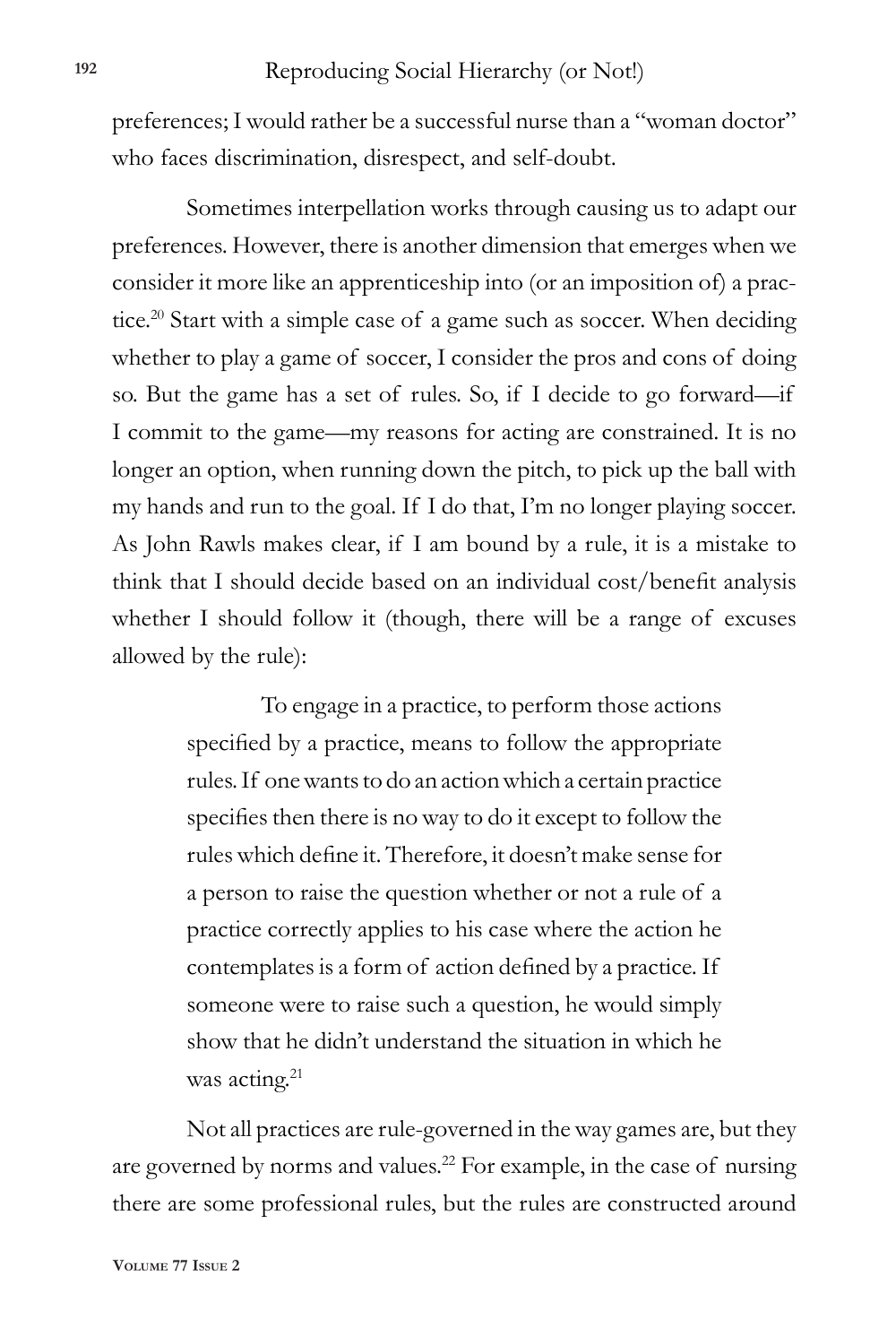values of health and care. If a nurse is treating an enemy, it is not permissible—consistent with the role of nurse—to decide how to treat the patient by asking whether it would be, all things considered, better to kill them. To kill them would be a way of renouncing the role of nurse. When we become experts in the role, these sorts of questions don't even arise.

### CRITICAL SUBJECTS

The epistemic position of the "good subject" is complicated.<sup>23</sup> Under conditions of ideology there is, by hypothesis, a range of unjust social practices that situate some in privileged or dominant positions, and others as subordinate; however, not everyone experiences the oppressive conditions as such. Those who are fluent in the practices may not even recognize them as social practice: a practice may be naturalized or taken for granted. The working class may not recognize their exploitation as such; women may not agree on what practices are sexist; white folk are often unaware of how their practices are exclusionary. And even a problematic practice may be experienced as valuable and produce something of value.

Moreover, even those who have a vague dissatisfaction in a particular milieu experience a kind of ambiguity: am I the problem (is there something wrong with me?), or are others the problem (they are ridiculous . . . !), or does the problem lie in the broader institution or structure (I hate this school!)?<sup>24</sup> Still others may have an articulated critique (heteronormative, White Supremacist, patriarchal, capitalism is the problem!).25 But even being deeply critical of a practice does not prevent one from being fluent in it; and because resistance is often punished, many will have reason to comply with practices they abhor. There may be no better live option. Because we depend on coordination with others, we are often just stuck enacting an unjust system we are embedded in, for lack of better alternatives.

One strategy for illuminating the injustices built into practices and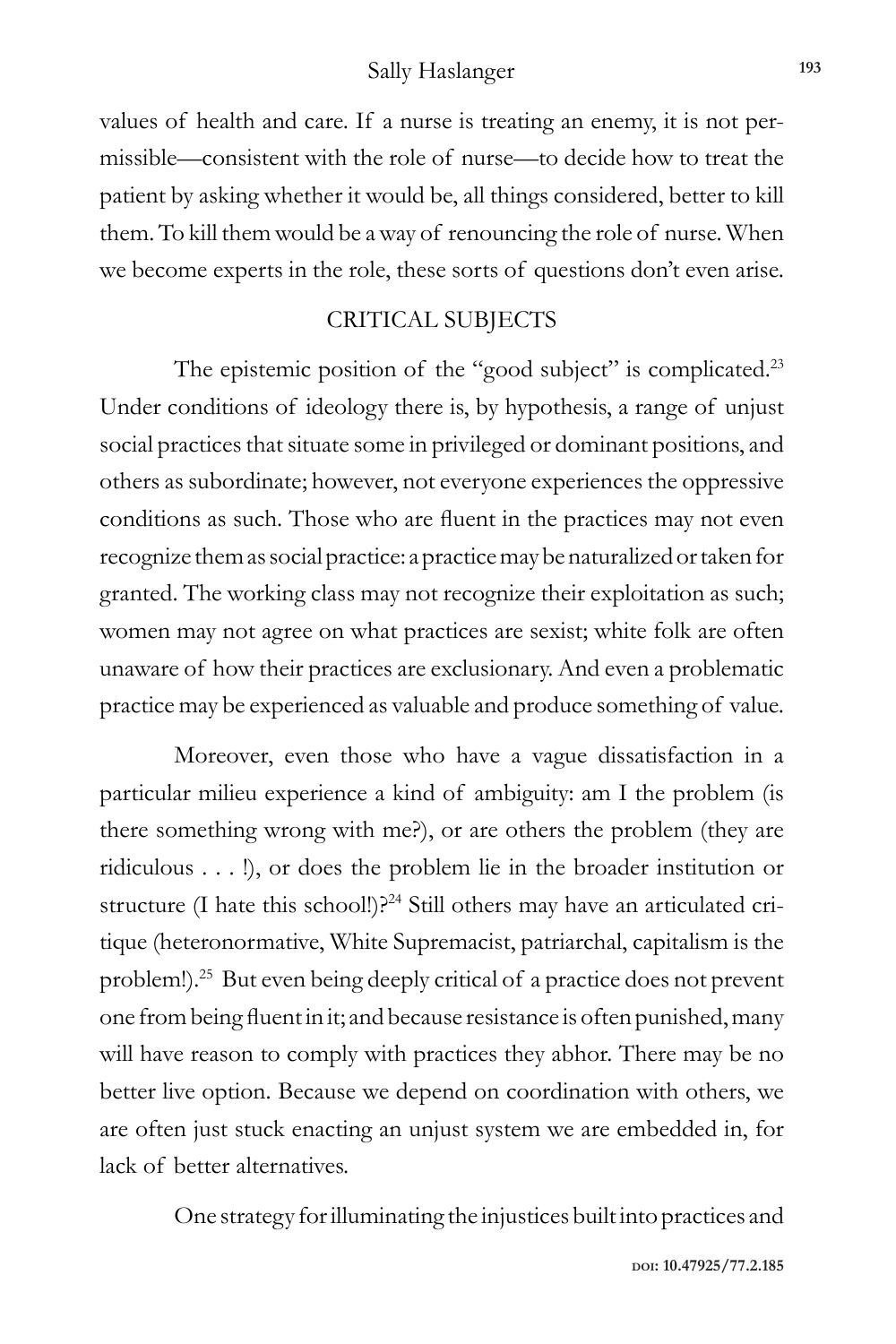the structures they compose is to call for diversity, equity, and inclusion (DEI) in the process of knowledge production and dissemination. Because this approach rightly assumes that one's social position affects what one knows, it is sometimes defended as a form of "standpoint epistemology." However, the term "standpoint epistemology" emerged as an effort to address the problem of ideology, and situated knowledge is not itself sufficient to establish a critical standpoint. Because ideology, when successful, recruits us into fluent participation in an unjust structure, some of those who are subject to subordination will not develop or accept a critique of it. Critique may take aim at deeply held identities that both enable one to coordinate with others and provide a basis for self-esteem. So some broadly empiricist claims that "all knowledge is situated," although true, will not necessarily be enough to develop a critical perspective; and an effort to include diverse knowers in inquiry, although important, will not always (or even usually) be enough to disrupt ideological practices.<sup>26</sup> Situated knowledge may just provide knowledge of the practice, without knowledge of what makes it problematic or what would be better. What's needed is situated *critical* knowledge—not just knowledge of the practice, or knowledge from within the practice, but insight into the ideological function of the practice and a space of alternatives. What would critical knowledge production and dissemination practices look like? How would they go beyond standard practices of diversity, equity, and inclusion to promote anti-racist, anti-sexist, anti-ableist, anti-colonial, anti-capitalist knowledge?<sup>27</sup>

If we know what is just and unjust, then the proper target of ideology critique simply follows: we should disrupt the cultural technē that prevents us from valuing things aptly and disrupt those social structures that produce injustice. In the context of education, we should socialize subjects to recognize what is valuable and organize themselves justly. This is Plato's solution. But as noted, we are theorizing from *within* a cultural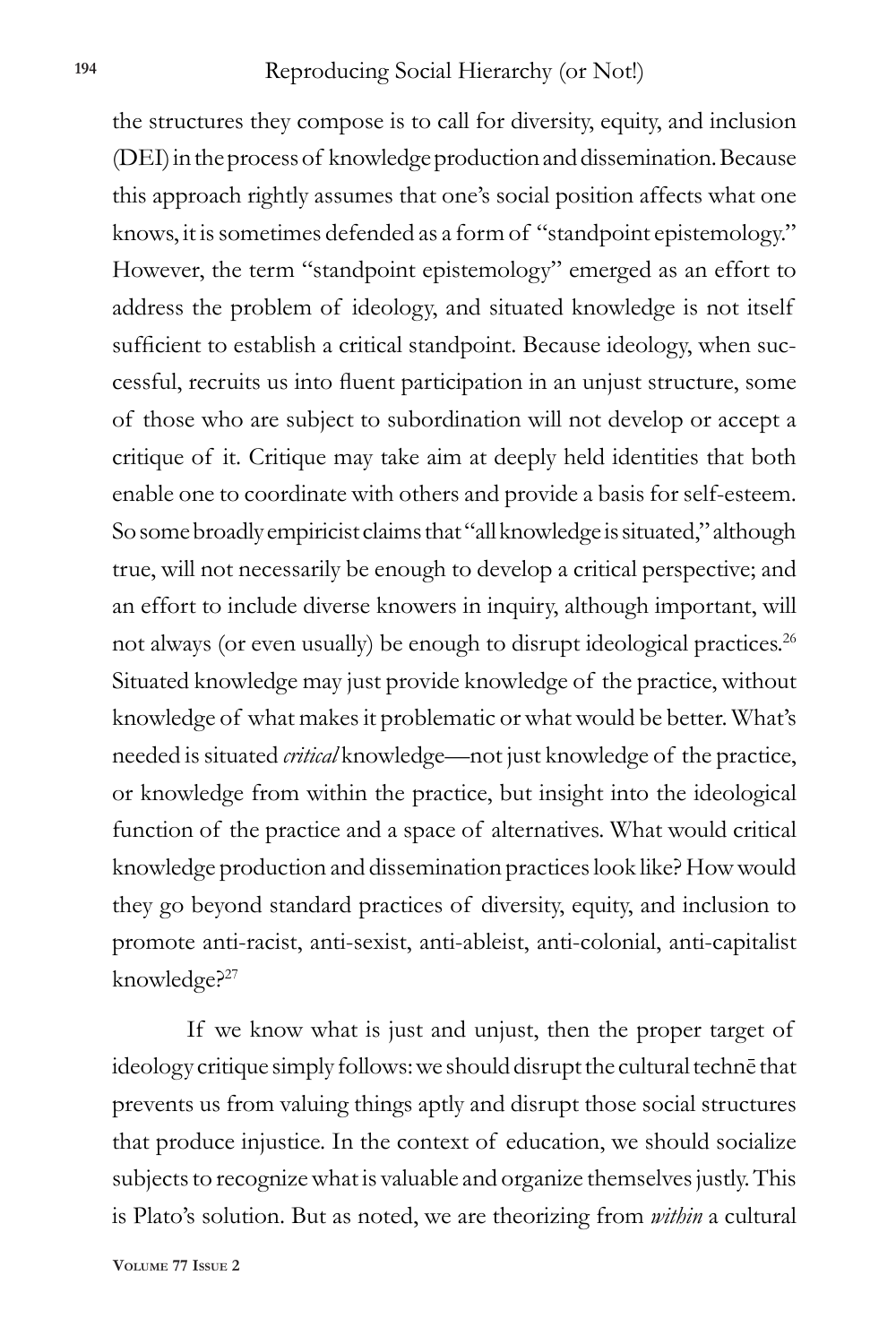technē, and that technē may itself be ideological. Ideology works by recruiting both the dominant and the subordinate to enact unjust practices without being coerced; it does so by masking and distorting features of the world that matter. Recognizing this, Robin Celikates points to three challenges that an account of ideology critique must address. Here are two that are relevant today:

> i) *Normative challenge:* what makes an ideology problematic? Are there objective moral truths by reference to which we can judge a social arrangement defective or unjust? Do we learn these by undertaking ideal theory? If not, then on what basis do we undertake critique?

> ii) *Methodological or epistemological challenge*: from what standpoint does the critic speak? Traditionally critical theory is embedded in a social movement and aims to articulate the interests and demands of the oppressed. But then the question is "which insights of which agents given that they usually do not constitute a homogeneous category—the critical theorist articulates."28

Celikates's challenges situate us at a skeptical moment: if we, ourselves, may be in the grip of an ideology, how can we judge what is emancipatory? He addresses these challenges by treating ideology critique as a second-order project.29 On his view, ideology "block[s] the formation and exercise of actors' reflective capacities."30 So, "The critical and emancipatory task of social theory is thus to identify, analyse and criticise, in the context of a discourse with those affected, the social conditions that hinder or block the formation or exercise of their reflective capaci-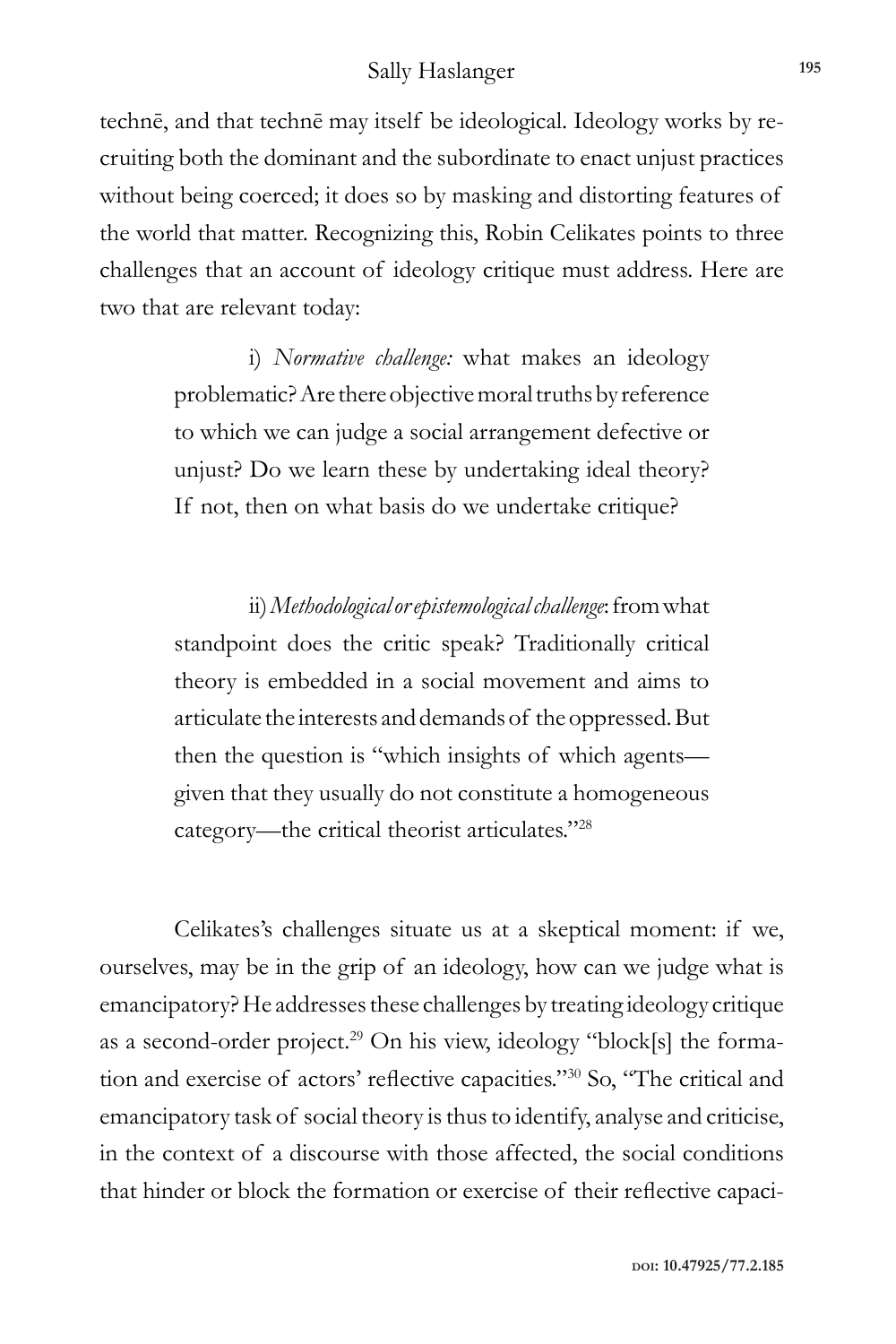ties."31 Because critical theory, on his view, is not relying on or importing values other than the epistemic value of developing critical capacities in a community, it needn't take a stand on the substantive values at issue in the context. The critic's primary goal should be to open space for resistant voices to be heard and allow the community to determine its own collective values and the social practices to further them.

I am sympathetic with Celikates's processualism, and with the fallibility of any such method. Note, however:

• Ideology prevents us from engaging in just and worthy practices by shaping our agency (and the social world). In other words, *every practice* has an epistemic element: it depends on an *orientation* that selects the information that is apt and cultivates a set of cognitive, affective, and agential responses. How do we distinguish changing all sorts of practices—and their component orientations—from "second-order" epistemic interventions?

• Are critical capacities sufficient? Can epistemic practices be ideological? How should we adjudicate which forms of critique are warranted?

• As Celikates suggests, a crucial commitment of critical theory is to listen to first person (and first-person plural) knowledge claims of the oppressed. This commitment is partly grounded in epistemic humility: we should listen to those directly affected by the practices in question because they are likely to have better access to morally relevant facts. However, sometimes it is a claim of epistemic entitlement by *those who are members* of such oppositional groups. Why aren't those demanding first-order solutions counted as critical theorists?

# METHODOLOGICAL PRELIMINARIES: NARROWING THE TASK

**Volume 77 Issue 2** Celikates's questions raise fundamental questions in moral epis-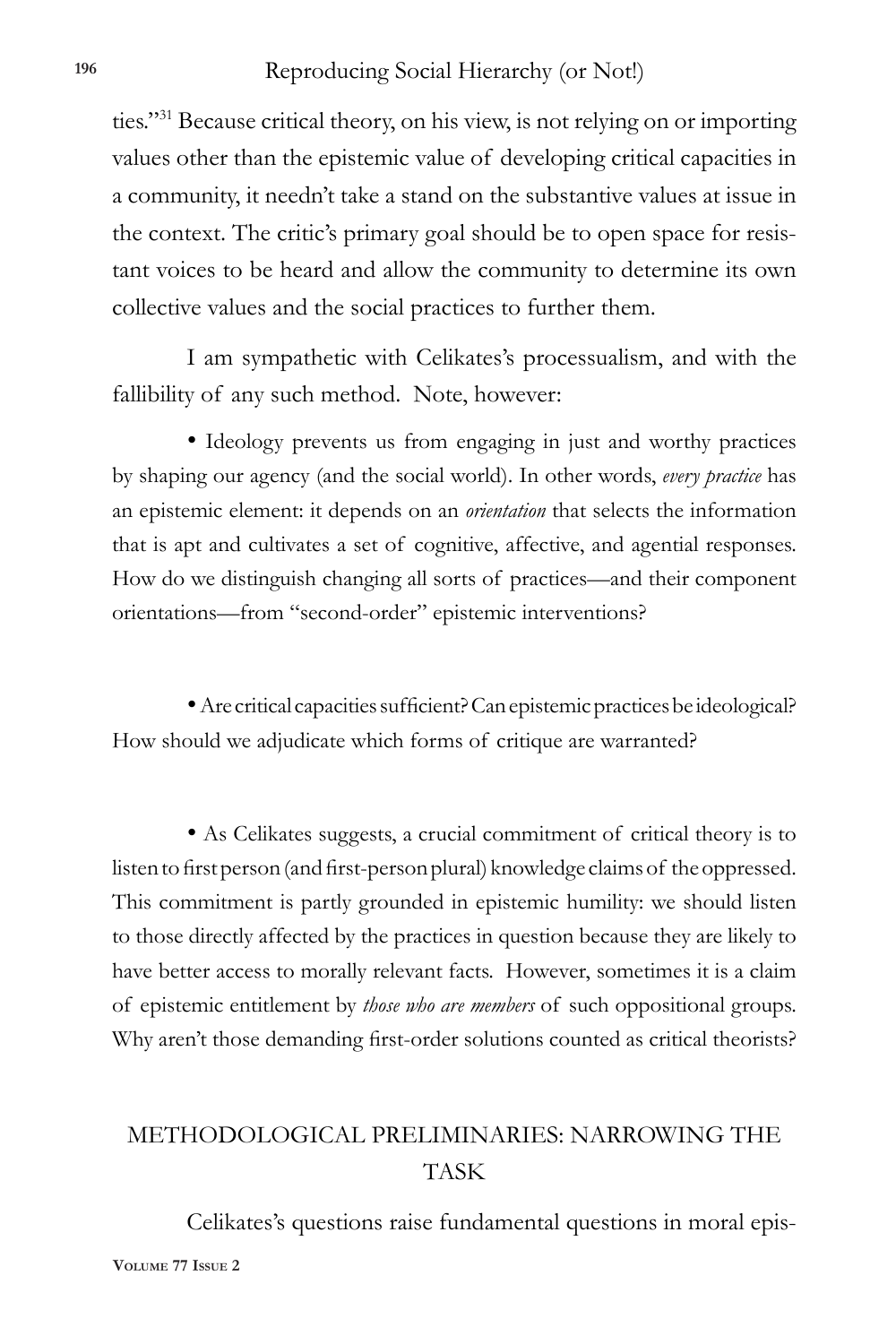temology, meta-ethics, and political theory. Is there any way to make progress on them today? Let's begin by situating the issues within social philosophy (rather than political philosophy or ethics) and accepting a few other assumptions that narrow our scope:<sup>32</sup>

• We are not starting the normative inquiry from scratch. Those engaged in justified political resistance cannot avoid the claim that there are *some* moral truths. So, it is not my task to argue for an objective basis for moral judgment.<sup>33</sup>

• Ideology critique *is critical*; it does not make a claim about the nature of justice. We do not need to *know what justice is* or have a complete moral theory to engage in social critique. We can begin with knowledge of (an) injustice. (Injustice may not be a proper kind. And modal knowledge of what makes something an injustice is not essential to remedy instances of it.) What counts as ideology is a matter of the injustice of its effects and the (bad) values it promotes/embodies, so it focuses on identifying injustice and harm.

• The site of ideology critique is *the social domain.* This includes both individuals and the state. But the primary issues concern what practices we should engage in, what social norms we should embrace, how we should go on, from here, together—for example, how should we organize food production and distribution? How should we organize childcare and education? An individual can be treated unjustly *qua* individual. But within the social domain individuals are vulnerable to perpetrating or suffering injustice *by virtue of their social positions.* The aim is to improve our social practices and social structures to eliminate this positional vulnerability. Because there are many ways to organize social life, the goal is not to ask: what is the *best* way to do this? The project is *anti-utopian* (but does require imagination and hope).<sup>34</sup>

• As social critics, we should distinguish the *justification problem* from the *illumination problem* (how do we get others to recognize their oppression and join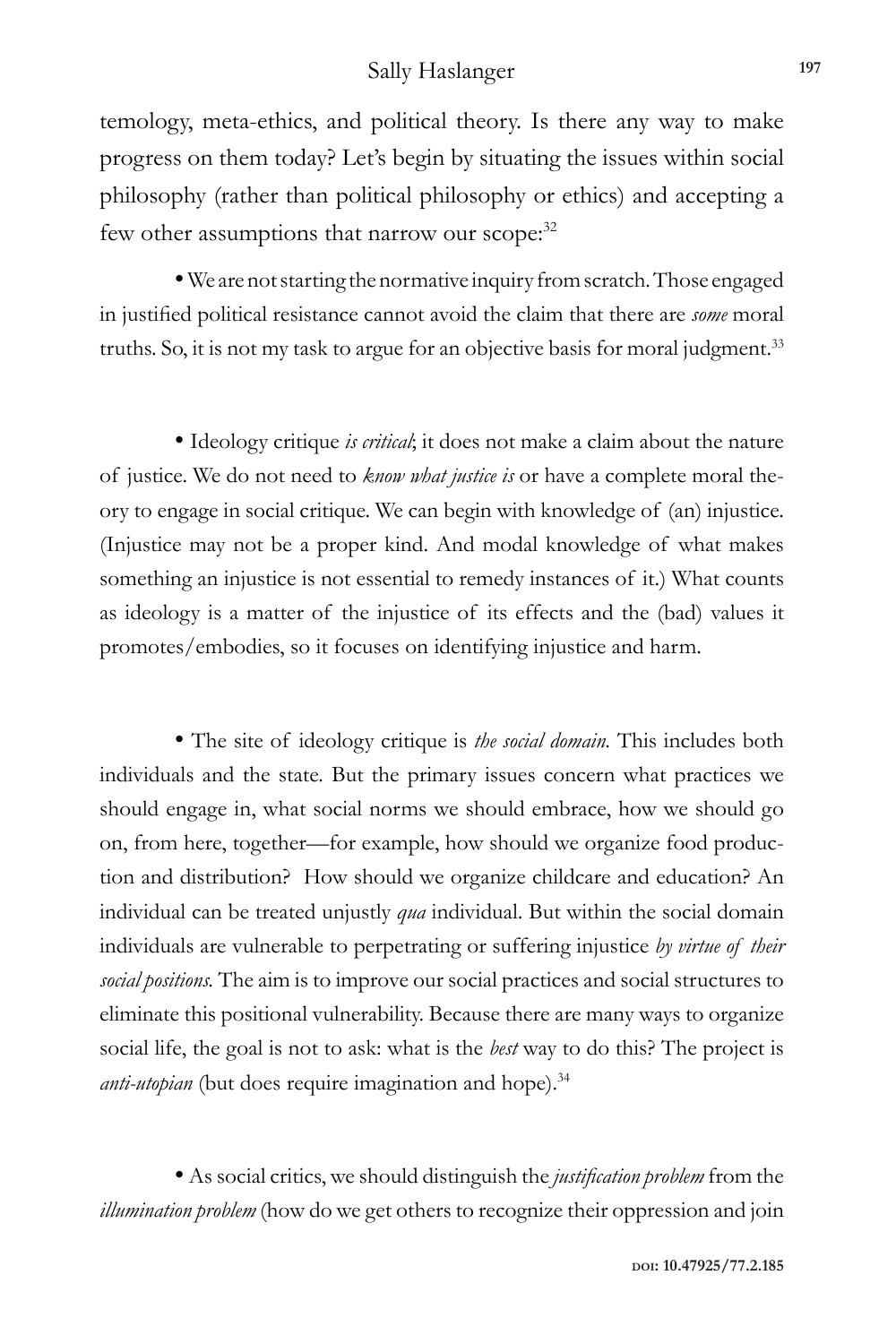our movement?) In critical theory, they are often joined because critical theory should be emancipatory. But they need not be.

• We should also distinguish the *justification problem* from the *political problem.* The justification problem concerns whether we have a justified complaint against the current social order—that is to say, some practice or set of practices is harmful or unjust. The political problem is what we, collectively, should do about it (and how to decide). Rarely can all *pro tanto* political complaints be adequately addressed. Also, power matters:

> the phrase "the common good" generally ignores the differential distribution of losses and benefits throughout a citizenry that result from collective action, and manages the problem of loss in politics (or, the defeat of a citizen's interests in the public sphere) simply by asking citizens to bear up in moments of disappointment.<sup>35</sup>

> Critical theorists who are dubious that there is a "neutral" or "non-ideological" basis for critique are focusing on the justification problem—how we can identify the problems with our cultural technē and its instruments (such as the family and education system) and come up with better alternatives?

• Objective values need not be ahistorical or acontextual. They may be path-dependent. What's valuable depends, inter alia, on what is available to value. Jack Balkin makes this point:

> Human beings possess an inexhaustible drive to evaluate, to pronounce what is good and bad, beautiful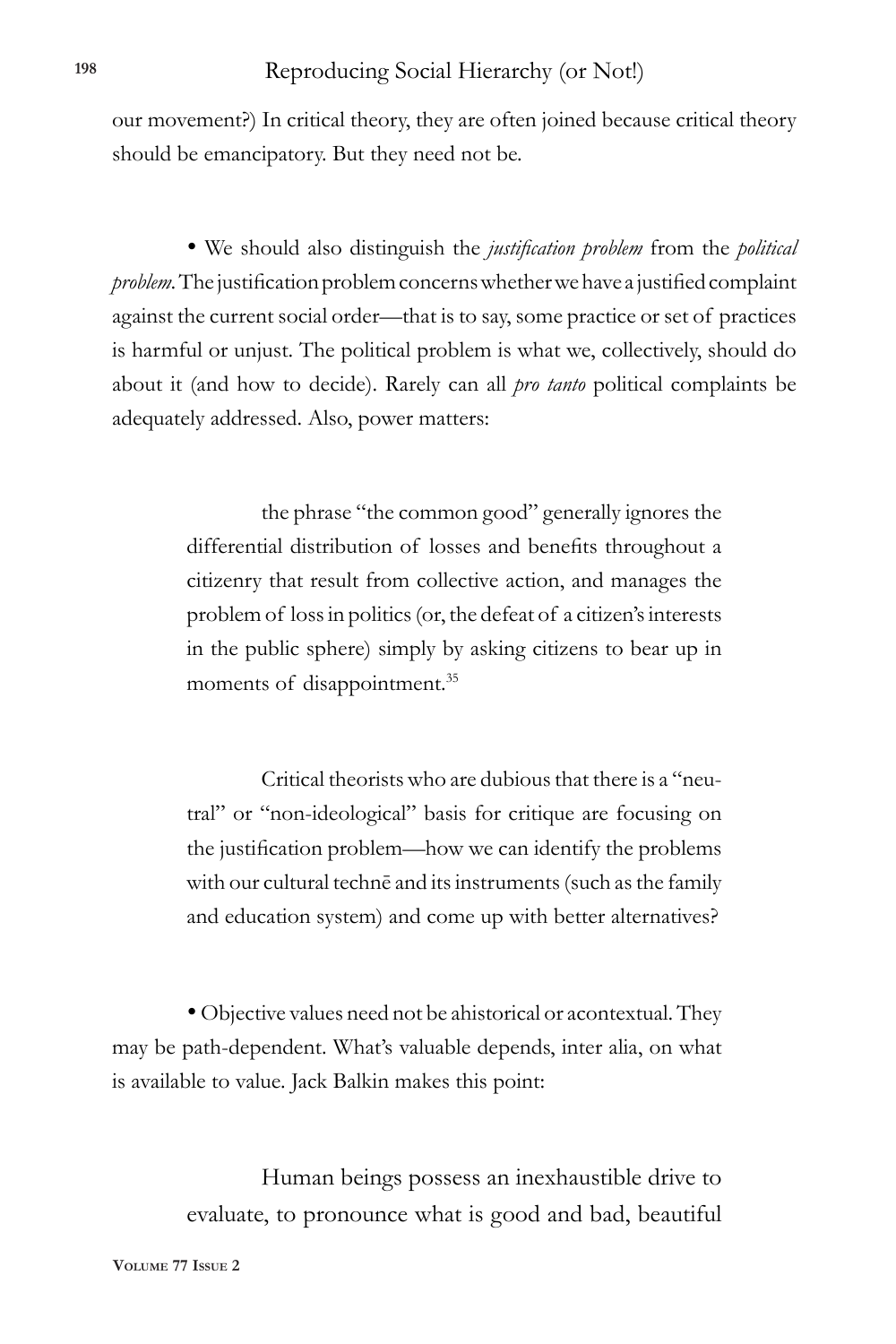and ugly, advantageous and disadvantageous. Without culture, human values are inchoate and indeterminate; through culture they become differentiated, articulated, and refined.<sup>36</sup>

In what follows, I will consider a particular form of critique that arises in and through a practice that is sometimes called "consciousness raising." Consciousness raising is a collective activity—done with others—and prompts a *paradigm shift* in one's orientation to the world.37 This includes a shift in what facts become accessible, our interpretation of them, and what responses are called for. It is not easily reversed. The experience of such a paradigm shift is powerful, but its adequacy or warrant is not guaranteed. If a movement is to be built on such a paradigm shift, and if movements are to make warranted claims against others, then we need to think more about the conditions under which consciousness raising provides knowledge, and what sort of knowledge it provides. In the next sections, I will provide a sketch of some of the main features of an epistemology of consciousness raising, as I see it. There is much that needs further discussion and elaboration.

## THE EPISTEMOLOGY OF OPPOSITIONAL CON-**SCIOUSNESS**

Let's start with an example:<sup>38</sup>

*"*The Girls Fought Back*"*

On March 26, 2019, *The Washington Post* published an article about a group of girls at Bethesda-Chevy Chase High School who learned that their male peers had cre-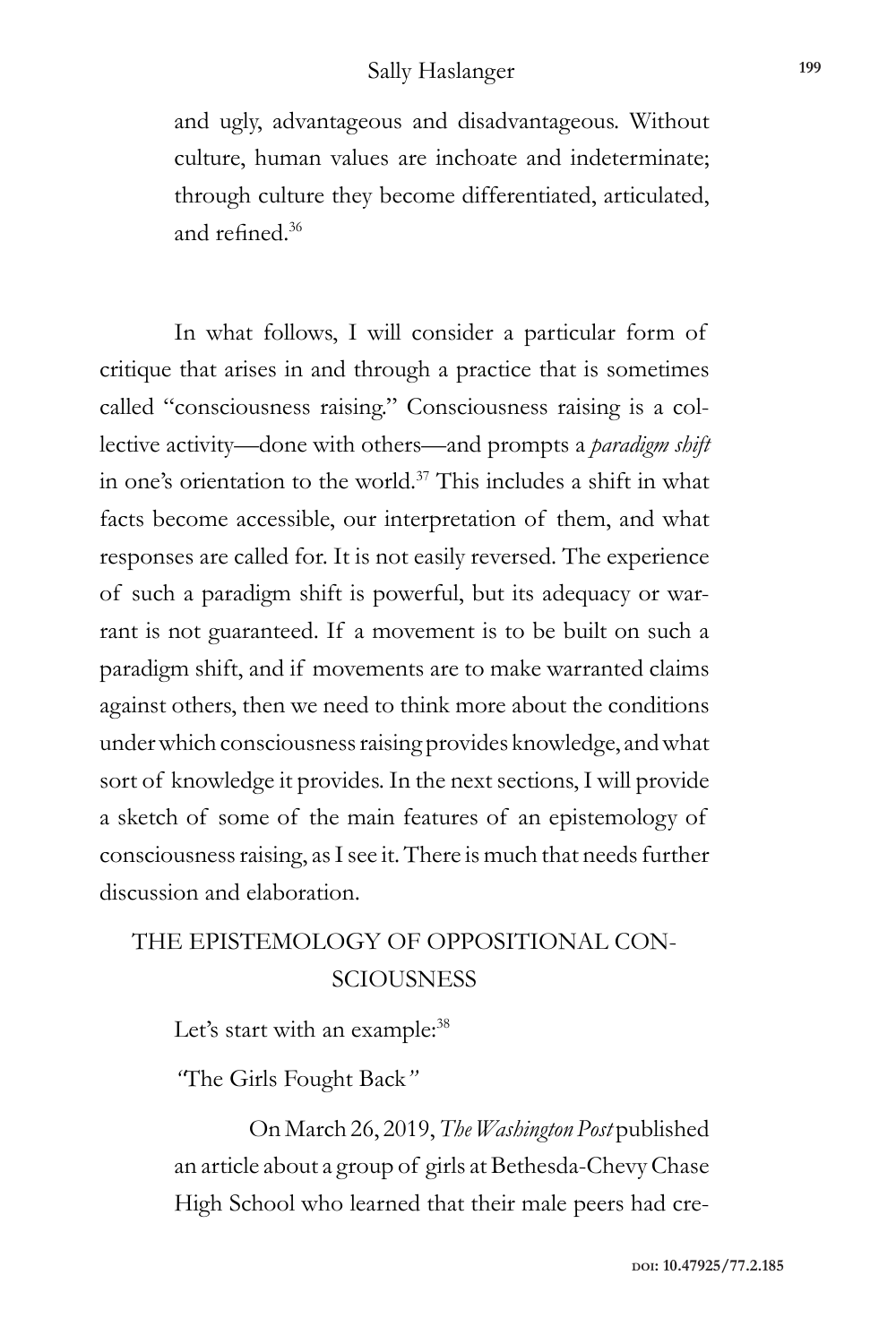#### Reproducing Social Hierarchy (or Not!) **<sup>200</sup>**

ated a "list" that "ranked and rated [them] based on their looks from 5.5-9.4, with decimal points to the hundredth place."39 This kind of activity is not new at this particular high school and occurs virtually everywhere in some form or another. But a subset of the girls on the list, inspired by what they had learned through the #MeToo movement were upset and complained to the principal. One male student was given detention and that was supposed to be the end of it.

But one of the girls, Nicky Schmidt, texted with her friends after the disciplinary action was announced and they called on others in the IB program to meet at the main office the next day to protest the inadequacy of the school's response. Forty girls showed up. As a result, the school hosted a 2.5-hour discussion with all students, including those who produced the list. At this meeting, "Several girls delivered personal and impassioned speeches describing not only their presence on the list but also their previous experiences with sexual abuse, harassment and objectification, both inside the school and outside of it."40 After this meeting, the boy responsible for the list said, "When you have a culture where it's just normal to talk about that, I guess making a list about it doesn't seem like such a terrible thing to do. . . . It's easy for me to lose sight of the consequences of my actions and kind of feel like I'm above something. . . . [But it's] just a different time and things really do need to change."41 Between the school meeting and the writing of the article (at least), "a co-ed group of senior students has been gathering on an almost weekly basis at lunch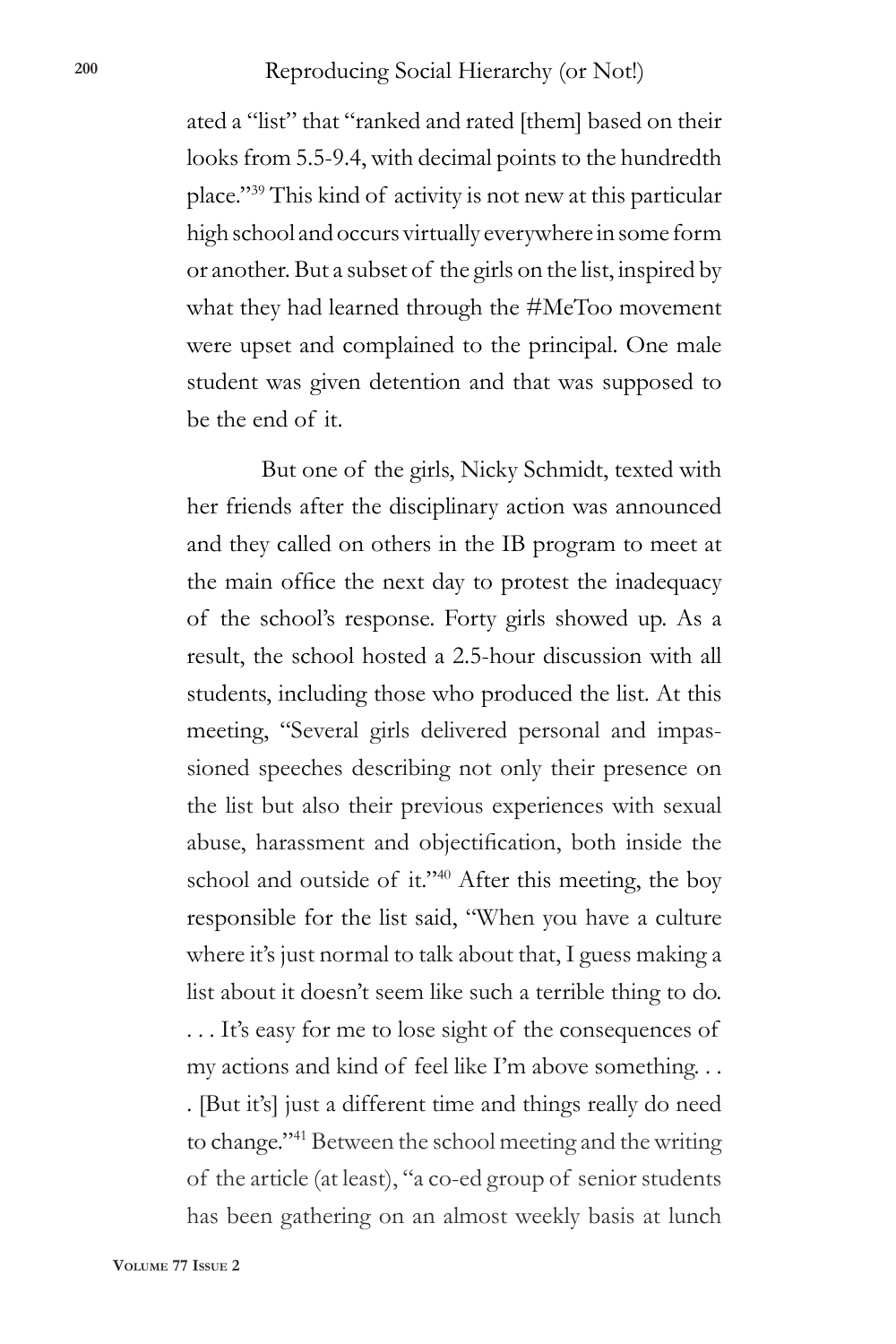time to discuss how to prevent this sort of incident from happening again."<sup>42</sup> Collective action was then planned to implement policies and practices aimed to reduce similar behavior in the future.

It is worth reflecting on several aspects of this process:

•The school initially treated "the list" as a one-off event and responded by slapping one offender on the wrist.

•A subset of the affected girls found the disciplinary action inadequate and saw the offense as a broad and repeated phenomenon that affected them *as girls*. They were inspired and guided by the current #MeToo movement.

•A broader set of girls met with the subset as a group to share their experience and articulate their concerns.

•The school hosted an event where girls shared their experiences with others, including the offenders.

•Some boys came to recognize that they were misled by "the culture" and reconsidered their behavior.

•New practices and policies were planned through "collective action".

Note that there seem to be several epistemic turning points: (a) a subset of girls found the actions of the administration inadequate; (b) they gained insight from the #MeToo movement; (c) they inspired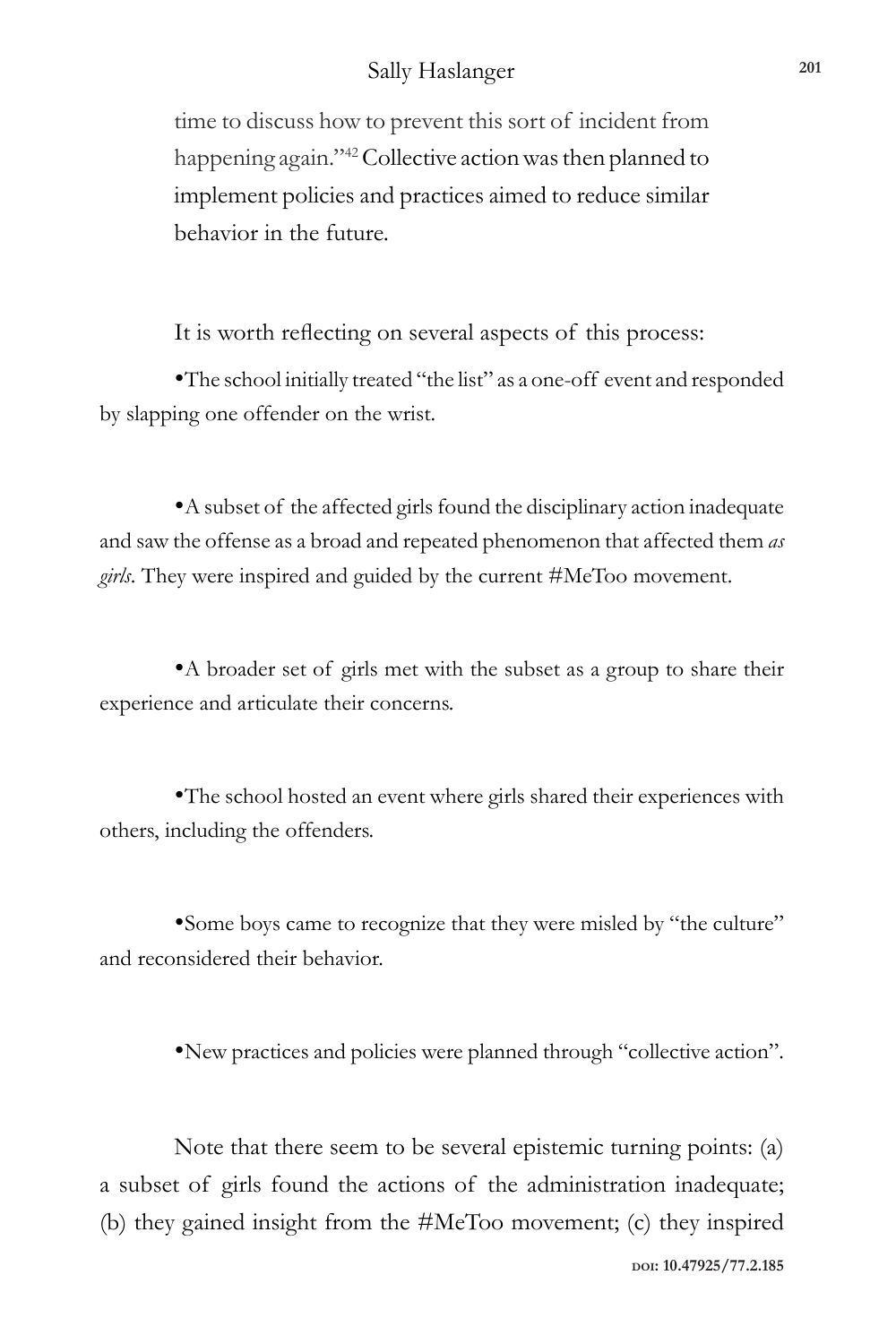a broader number of girls to resist; (d) the school administrators took seriously the girls' complaints and shifted from seeing the problem as individual to seeing it as cultural and structural; (e) some of the offenders learned from the girls' narratives that their behavior, although regarded as culturally appropriate, was problematic; (f) the administrators recognized the need for cultural and structural change. Notice that none of this happened in a classroom. The most effective methods seemed to be the sharing of counter-narratives—the public articulation of experience in the milieu that is normally kept private, invisible—and an insistence that the narratives be heard, directly, by the offenders (both the administrators and the students).43

Jane Mansbridge uses the term "oppositional consciousness" to capture a particular kind of response to oppression. She suggests (drawing on Michel Foucault) that oppositional consciousness *in liberation movements* (cf. social responsibility movements) requires:

> a gut refusal to be subordinated rooted somewhere in every human being. . . . To form an effective basis for collective action, gut refusals need cognitive and emotional organizing. They need an injustice frame. . . . They need an apparatus involving both reason and emotion.<sup>44</sup>

Iris Marion Young calls this a "desiring negation":

Desire, the desire to be happy [?!], creates the distance, the negation, that opens the space for criticism of what is. This critical distance does not occur on the basis of some previously discovered rational ideas of the good and the just. On the contrary, the ideas of the good and the just arise from the desiring negation that action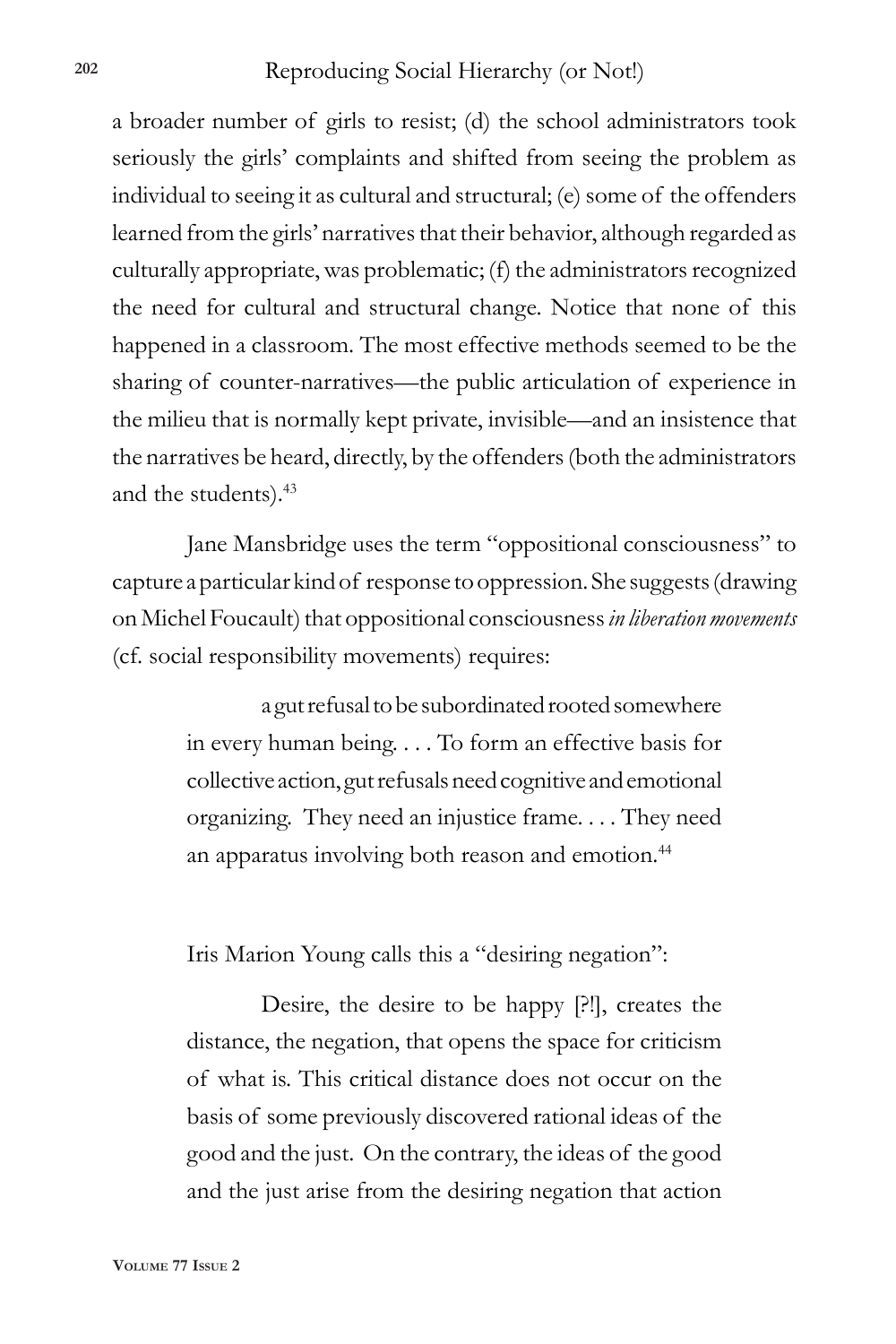brings to what is given.

Each social reality presents its own unrealized possibilities, experienced as lacks and desires. Norms and ideals arise from the yearning that is an expression of freedom: it does not have to be this way, it could be otherwise.45

Drawing on empirical case studies, Mansbridge argues that certain tools are valuable in moving from a gut refusal to an "injustice frame":46

> an existing *oppositional culture* provides ideas, rituals, and long-standing patterns of interaction that overt political struggle can refine and develop to create a more mature oppositional consciousness . . . a history of *segregation* with some autonomy, providing "free spaces" for the elaboration and testing of ideas; *borrowing* from previous successful movements; the *synthesis* of more than one oppositional strand, creating more than the sum of its parts; mutually supportive *interaction,* bridging divides in emotional commitments; and *consensus creativity* by activists, drawing on the traditions and practices of everyday life.<sup>47</sup>

Oppositional consciousness transforms into a movement when those in the group "demand changes in the polity, economy or society to rectify those injustices."48

Many of Mansbridge's steppingstones to achieve an "injustice frame" are present in the Chevy Chase example. The #MeToo movement (and other related movements) provided an oppositional culture and provided insight, language, and examples of the power of first-person narrative. The girls created segregated "free spaces" (both through social media and meetings) where they could elaborate and test ideas and provide mutually supportive interaction.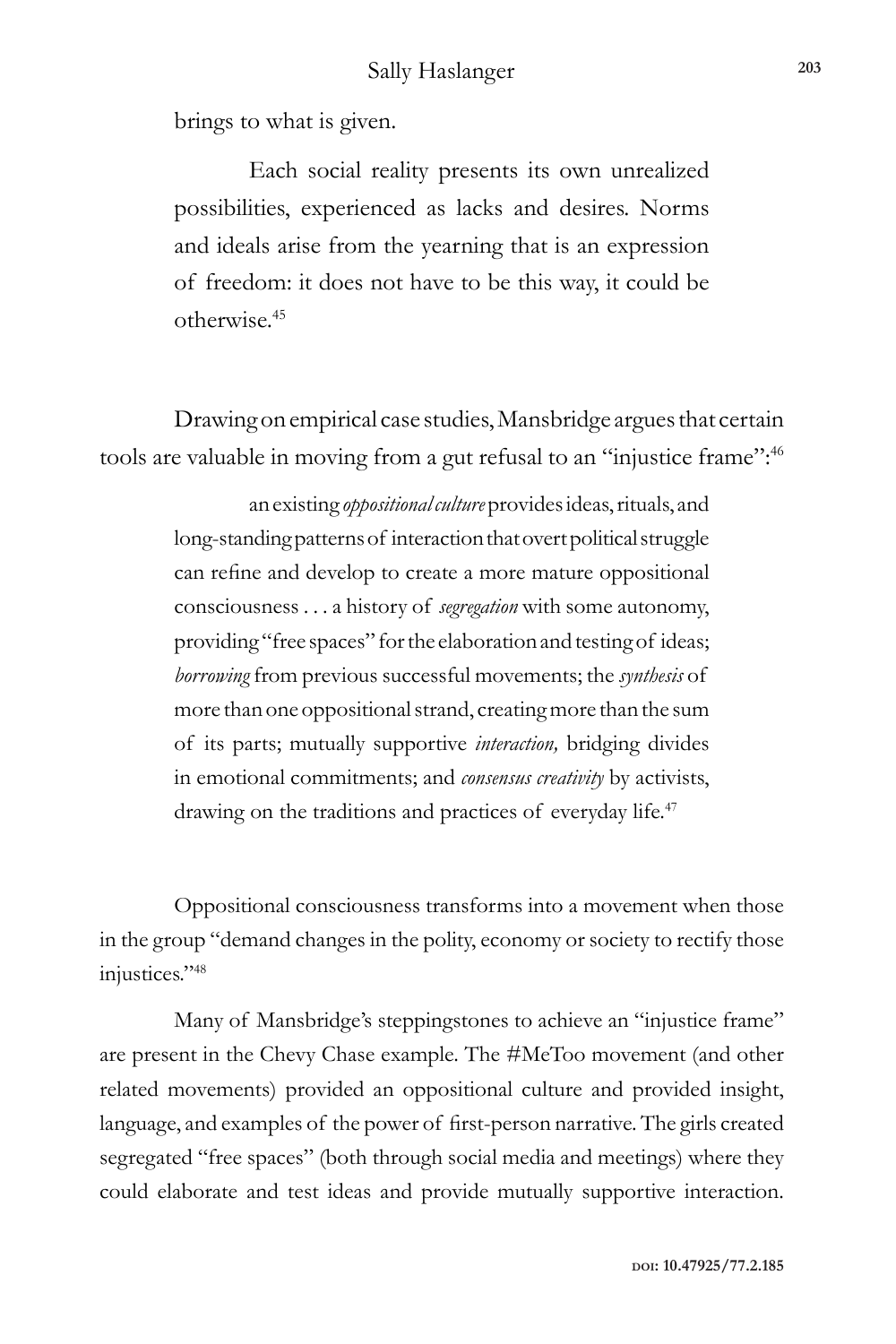And the demands of the activists prompted both cultural and structural interventions. Note that this is a *very* small and rather limited example and doesn't capture all that Mansbridge is urging (especially the "synthesis of more than one oppositional strand" which can address intersectionality), but even here there are important shifts of consciousness.<sup>49</sup>

Under conditions of ideology, a primary task of critique is to articulate a (warranted) moral claim *in the name of the subordinate group*. The claim is made against those with whom one coordinates—in a classroom, a family, an institution (workplace, civic organization), a nation—and makes a demand that the terms of coordination be changed.<sup>50</sup> The goal is not to punish a wrongdoer or to achieve individual compensation; it is a demand for cultural and structural change in one's milieu, here and now. This form of critique requires a shift in perspective from a focus on individual interactions to the *positional vulnerability and privilege within structures.* A standpoint epistemology is an epistemology of this shift in perspective, a shift that allows one to analyze and destabilize the framework that enables oppression to persist in the social context. This can and often does rely on situated knowledge, but situated knowledge is not enough. Consciousness raising is one way to gain a critical standpoint.

On the account of ideology I have sketched, the target phenomenon is the structure of problematic practices and their governing frameworks of meaning and values (the cultural technēs), not just the beliefs or other psychological attitudes of those with whom one coordinates. A change in practices might involve improving rules and policies, and will often involve shifts in the cultural technē—the social meanings that guide our perception, attention, affect, memory, and action.<sup>51</sup> This will often also require a change in the material conditions and the ideological apparatus.

For example, the girls at Bethesda-Chevy Chase High School were not primarily asking for harsher punishment for the offenders, nor were they asking for special treatment. They were asking for a change in culture: to be a girl/ woman/female is not to be a sex object, an object of the "male gaze;" a female's worth is not to be judged by her approximation to the bodies of supermodels. To implement such a change involves changing beliefs and desires of those in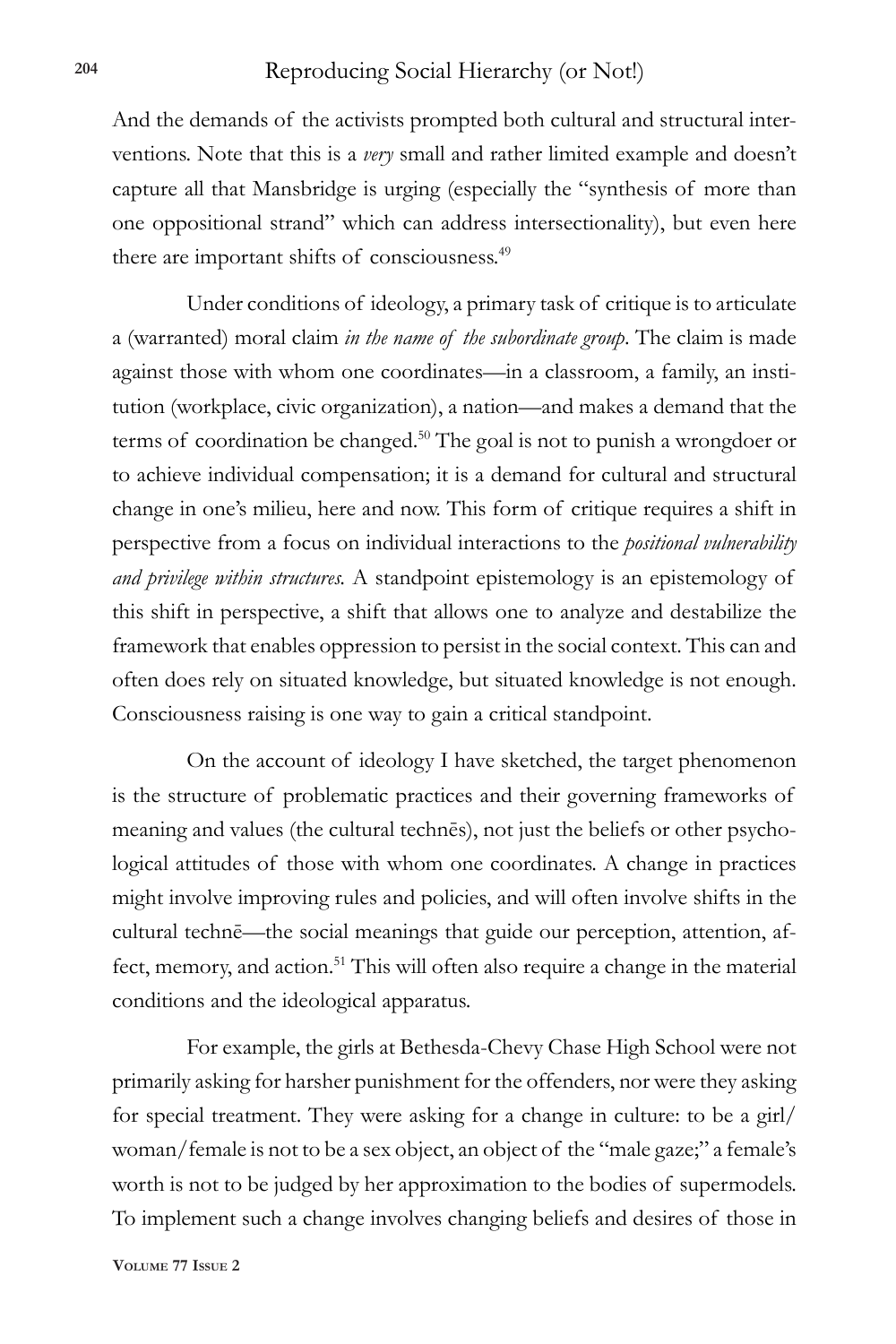the community, but it is important to note that such meanings can provide a background for interaction even if most people involved actually reject them.<sup>52</sup> It is likely that most of the students at the school do not really believe that girls should be wholly judged by their appearance, but that doesn't prevent the evaluative framework from being an assumed backdrop for patterns of interaction: girls aim to achieve standards of appearance they don't fully endorse and boys perform their masculinity by going along with the ritual objectification. As a simplification, we might think of it as a game going on with rules about how to be a girl/boy; if one is playing the game, one performs in accordance with the rules to the best of one's ability and is judged as successful or not on their terms. Some people take the game seriously and have corresponding beliefs; but acceptance or commitment for certain purposes is enough; one doesn't have to "believe" the rules to be bound by them or to have them be the frame for interaction.53 Sadly, in many contexts, there may not be a feasible or intelligible way to opt out of the game of gender (or other social categories, such as race, or disability). Consciousness raising calls attention to the frame and its effects. In the primary cases, it does so in a first-person way: *we* are living within this unacceptable frame, and *we* need to change it.<sup>54</sup>

It is plausible that oppositional consciousness arises and can be justified in a variety of ways. Here I will just briefly sketch one kind of process that begins with a reaction, moves to a complaint, and results in a *pro tanto* moral claim.55 I draw on Elizabeth Anderson's pragmatist moral epistemology, but I will focus on the social knowledge that is needed to critique a practice.<sup>56</sup> I use bullets rather than numbers because the steps in the process need not occur in the order listed below.

• The process attempts to explain and develop insights deriving from a moral "gut refusal" to comply with or accept a practice, a "desiring negation" that yearns for and imagines other possibilities. Such a refusal might simply be a personal indication of displeasure, a whine, but does not rise to the level of a complaint against others. How do we transform whining or displeasure into a proper complaint? From here forward, the process is social rather than individual.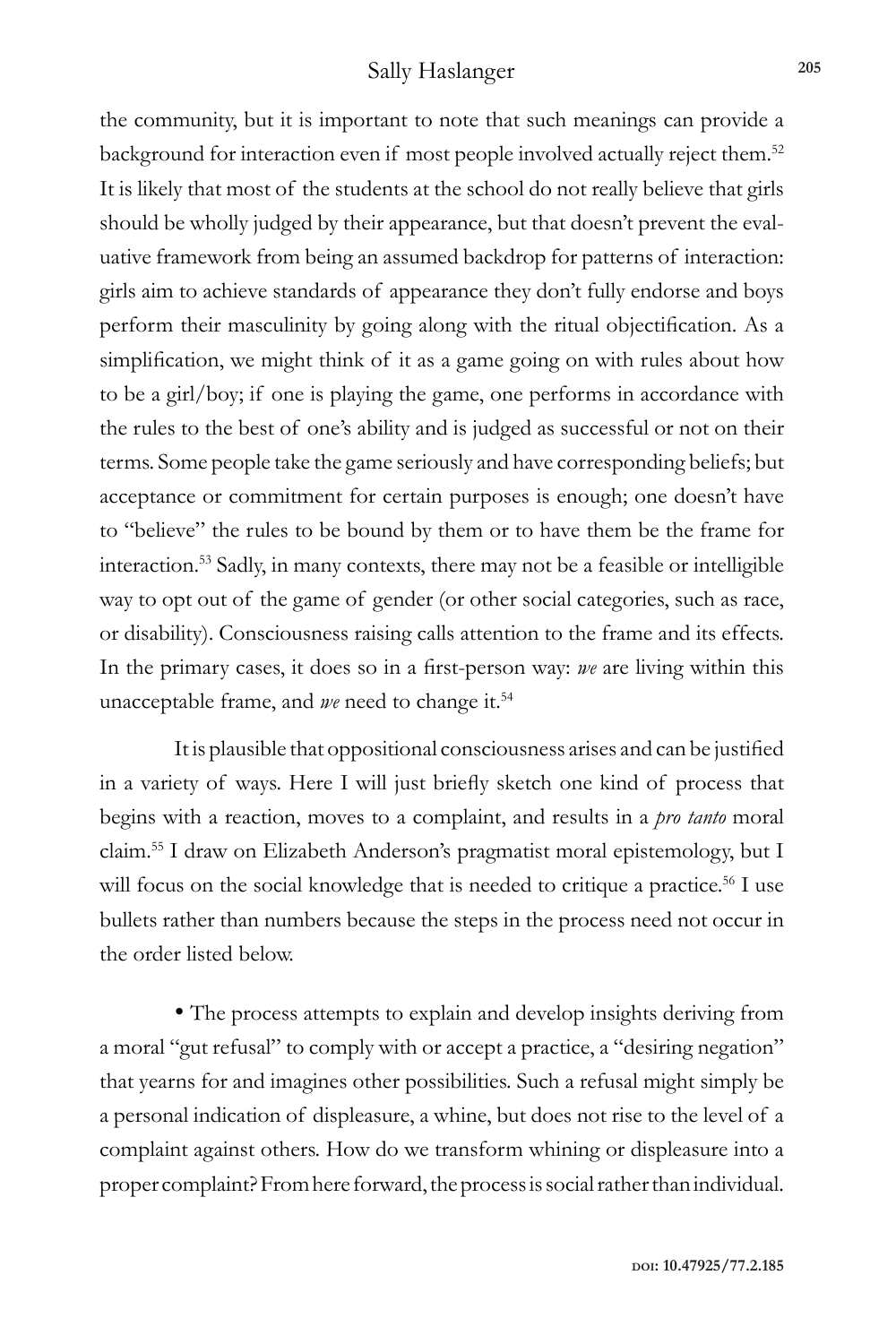• To determine whether the desiring negation is simply a personal displeasure about a situation or a response to a positional vulnerability, one should articulate the concern to others within the same (affected) social group; test the reaction against the experience of others. Consider: is the problem individual or social? Am I over-reacting? Are others treating me this way because I am failing to live up to a reasonable standard? Is the agent simply a bad actor?

• The effectiveness of such inquiry often depends on the existence or creation of counter-publics where the subordinated can complain to each other without being "corrected" by members of the dominant group—where they can be heard and their testimony trusted.<sup>57</sup> The articulation process—at this stage and later stages—should involve forms of *bias reduction* and *consideration of epistemic injustice* of all sorts. There is compelling empirical evidence that: "Standing in a position of superior power over others tends to bias the moral sentiments of the powerful, in at least three ways: it reduces their compassion, activates their arrogance, and leads them to objectify subordinates."58

• The process involves shifting *orientations* to notice facts that have been occluded—empirical facts, for example, about patterns, morally relevant facts, facts about possibilities, facts about social structure. Shifts in orientations can be prompted by the idiosyncratic conceptions of individuals, by existing oppositional cultures (#MeToo), or by the alternative orientations gained by participation in different practices or cultures.

• The process allows for, even encourages, hermeneutical invention. Individuals within the group can sometimes rely on existing identities, but in other cases new "identities" are called for.<sup>59</sup> The shared identities (Black femi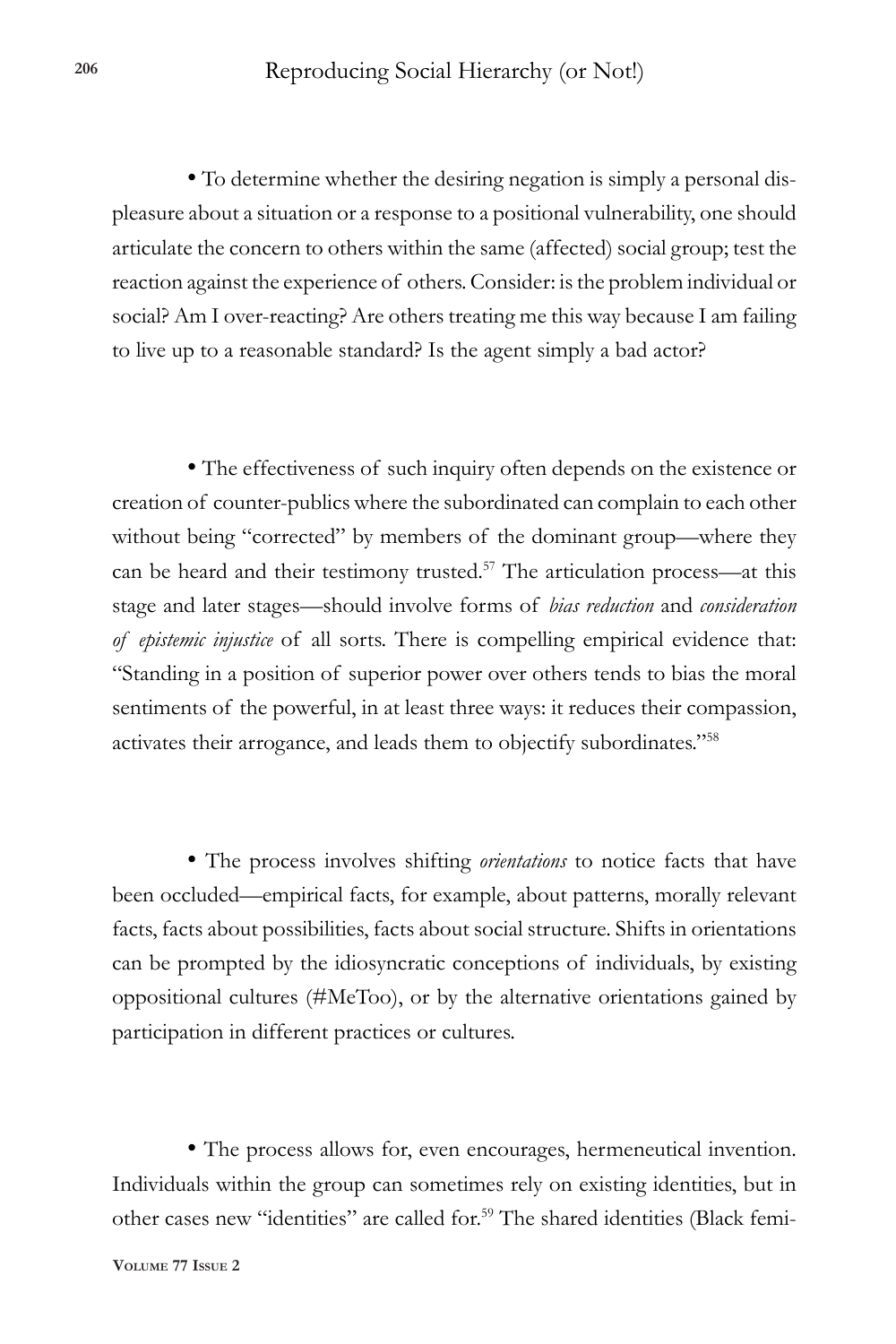nist, queer) allow for a cultivation of trust, new language, shared interests, etc. Patterns can then become more visible, new hermeneutic resources developed "smart-ugly" (as in the Combahee River Collective case), "misogyny."60

• Participants should develop and experiment with the new paradigm. This includes a new way of thinking but is broader than a cognitive shift.<sup>61</sup> It includes experimenting with new practices that call for different ways of interacting, different relationships, different affective responses. Counter-publics are another site for such experiments in living.<sup>62</sup>

• *Develop a hypothesis* about the forms and causes of practices that entrench subordination and block change. What is the cause of the harm or unfairness? Why is it not easily recognized or remedied?<sup>63</sup> This may involve targeting injustices in various domains: epistemic, material, legal, cultural.

• *Test the hypothesis.* Is the hypothesis generated from within the new paradigm empirically adequate? Is the hypothesis the best explanation of the injustices? Draw on critical social science. Revise the hypothesis, as needed.

Eric Olin Wright describes an emancipatory, or critical, social science:

It is not enough to show that people suffer in the world in which we live or that there are enormous inequalities in the extent to which people live flourishing lives. A scientific emancipatory theory must show that the explanation for this suffering and inequality lies in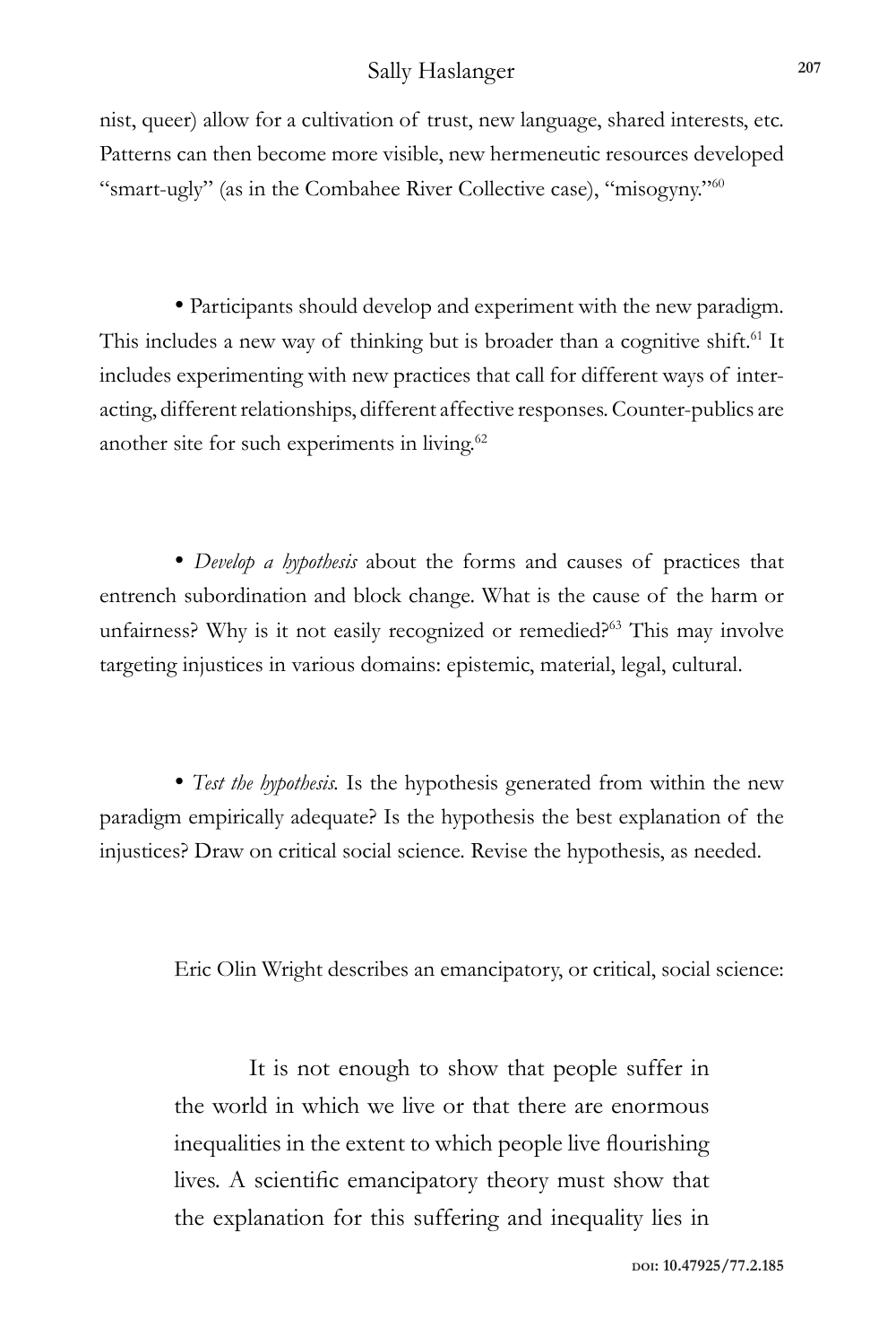specific properties of institutions and social structures. The first task of emancipatory social science, therefore, is the diagnosis and critique of the causal processes that generate these harms.64

This is the stage where some pernicious ideologies can be ruled out, for example: White Supremacy relies on false empirical claims about races; heteronormativity relies on false claims about sex, gender, and sexuality; anti-vaxxers rely on false claims about vaccines. Of course, pointing out that the ideological assumptions are false does not convince the adherents, but we are talking here about justification, not illumination.

• Articulate *a claim* challenging the practice, for example, this (part of the) practice is unjust, oppressive, harmful, or wrongful.

*Political stage (beyond our primary concern here, and due to background processualism, there are no guarantees!)*

• Suggest proposals for corrective procedures and practices. (Where possible, corrective practices should be tested in counter-publics.)

• If deliberation concerning the claims and proposals is unsuccessful, resort to non-deliberative interventions, "from petitioning, publicity campaigns, theatrical performances, candlelight vigils, litigation, and political campaigns to street demonstrations, boycotts, teach-ins, sit-ins, picketing, strikes, and building occupations."65

**Volume 77 Issue 2** • Even if a proposal is met with agreement in the public sphere, this is not the end of the story. Anderson suggests that we must ask: "[i] Does acting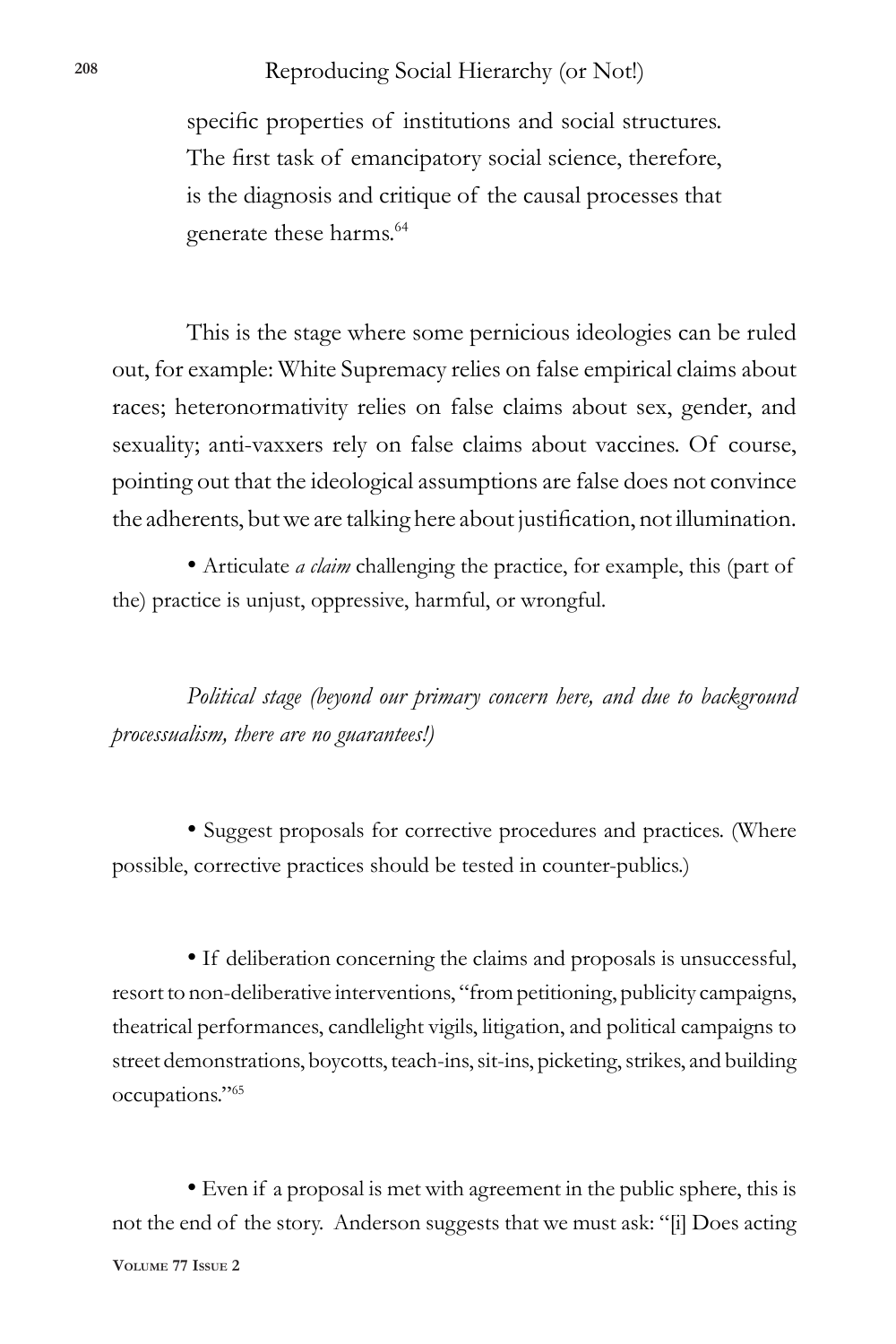on the new judgments solve the problem as originally diagnosed? [ii] Does it do so with acceptable side effects? An affirmative answer to both questions amounts to a successful test of the new judgment in an experiment in living."66

• The process is fallible, so it must be repeated as needed.

On this view, an oppositional consciousness is warranted insofar as it moves from a "gut refusal" to a moral claim through a collective examination of shared experience that is guided by sound epistemic norms. What norms are "sound" is not simply a matter of what the dominant culture recommends but should be guided by best practices of social psychology, empirical investigation, and the lived experience of those affected. The aim of consciousness raising is not to reach certainty or to offer evidence that would be compelling to all who consider it. The task is to engage in epistemically responsible practices that push us beyond what is taken to be common sense, while also affording a reasonable form of objectivity.67 After testing and revisions of our hypothesis have reached a stable point, we—those undertaking consciousness raising—move to the moral claim. This resulting claim is made on behalf of a social group and warranted through collective efforts. However, an oppositional moral claim is not, simply by virtue of being the result of such a process, dispositive. Rather, it is a move in a process of contentious politics that deserves consideration in collective deliberation. There is no perfect solution, as Danielle Allen makes clear, in describing Ralph Ellison's view:

> democracy is not a static end-state that achieves the common good by assuring the same benefits or the same level of benefits to everyone, but rather a political practice by which the diverse negative effects of collective political action, and even of just decisions, must be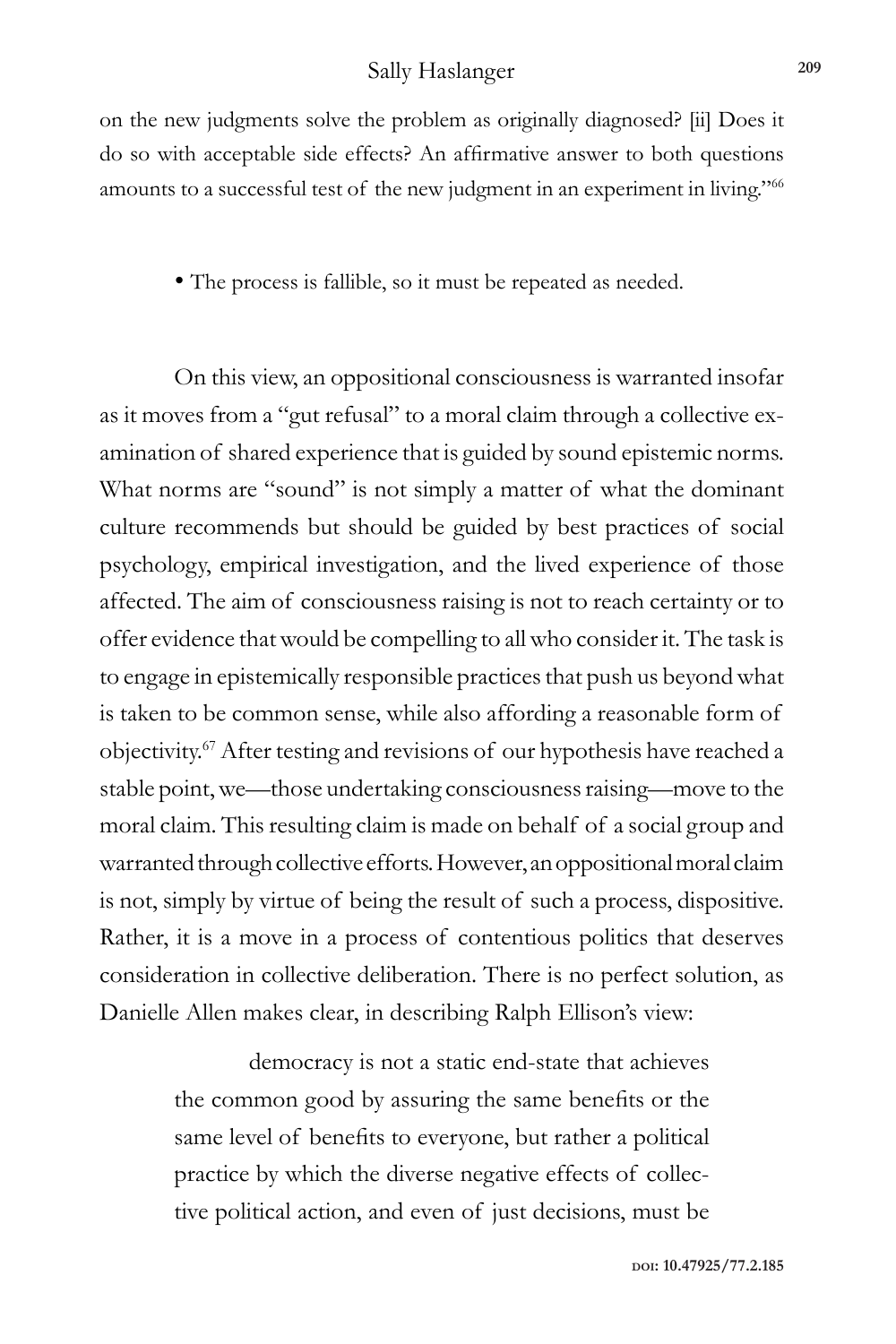Reproducing Social Hierarchy (or Not!) **<sup>210</sup>**

distributed equally, and constantly redistributed over time, on the basis of consensual interactions.<sup>68</sup>

#### CONCLUSION: EDUCATION FOR STRUCTURAL CHANGE

What insights might this discussion offer for education? Let's return to Celikates's suggestion that ideology critique should be understood as "second order" and aimed at the social conditions that hinder or block the formation or exercise of individuals' reflective capacities. I have argued that some forms of ideology critique can legitimately make first-order moral claims. For example, the girls at Chevy Chase High School offered a justified critique of the sexual objectification of girls at the school through the apparatus of "the list," that is, the ranking of girls by appearance. I don't know the details of their process, but they were right to demand a paradigm shift that placed the focus on the sexist culture of the school and the structures supporting it. It is plausible, moreover, that they were justified in their claims about how the school's culture is unjust and harms students, even if some of the students and administrators were not convinced. And this makes sense: if, as I've maintained, the ideology of a community is the cultural technē embedded in the practices—the background ideas and assumptions that serve as common ground—then surely an ideology critique should provide a first-order critique of *that cultural framework.*

However, Celikates is right that in order to undertake such a critique, we will also need efforts to challenge the "second order" epistemic practices that block critical reflective capacities in those affected by oppression. Relevant capacities surely include capacities to reason, capacities to carefully examine one's beliefs and one's justification for them, capacities to engage in objective inquiry. But the process of consciousness raising suggests that these are not the only epistemic abilities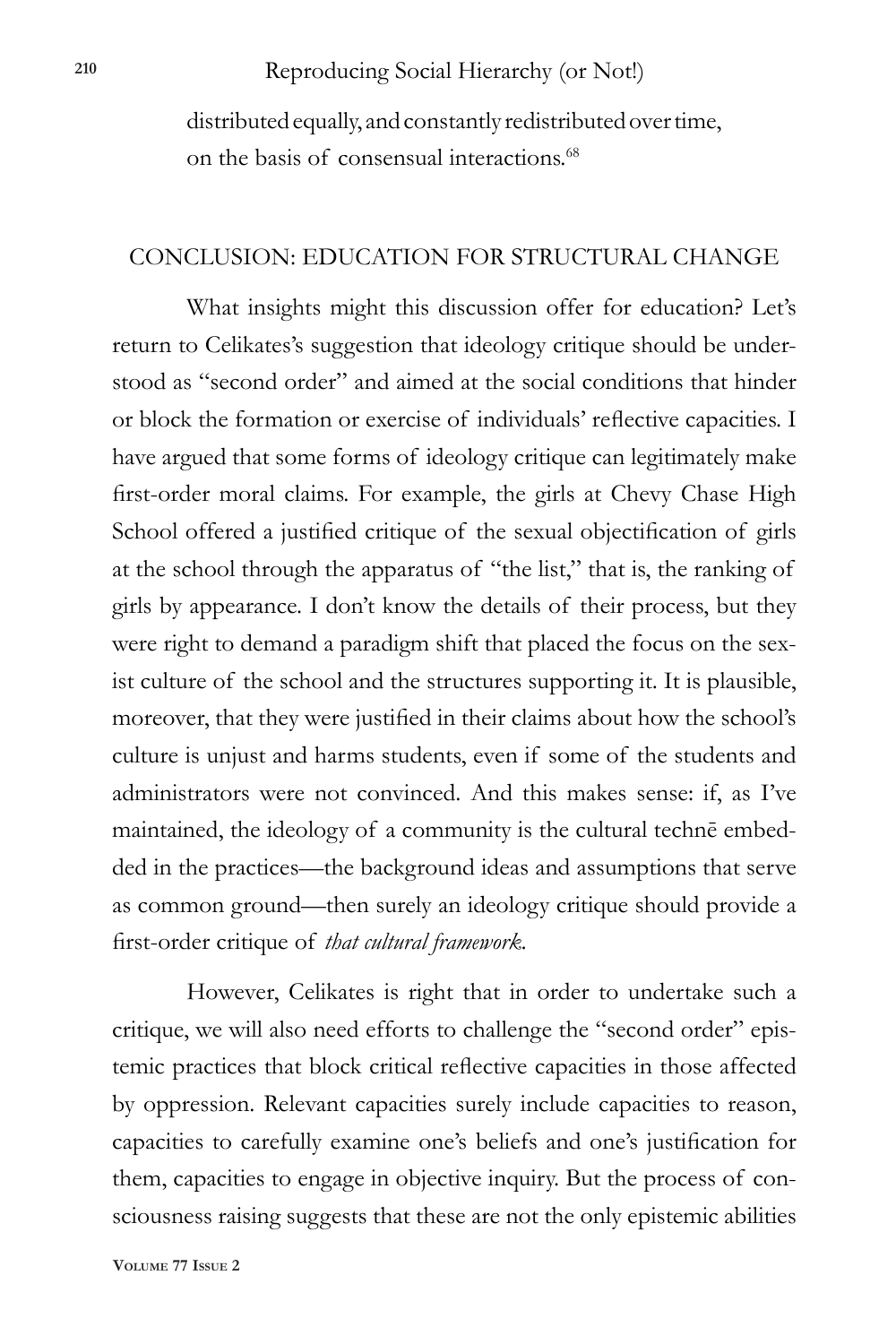and skills that matter. I will describe four here.

First, the relevant capacities, such as those just mentioned, are usually understood to be individual capacities concerned with belief formation. But the process of consciousness raising is essentially social.

In the process, one thinks and feels together *with others* who are affected; to do it properly, one must learn how to demand epistemic justice for oneself and accord it to one's interlocutors. These are difficult skills—including empathy, epistemic self-confidence, and flexibility in modes of communication, and they require practice.

Second, consciousness raising is a route to moral knowledge through *experience*, either one's own, or through the first-person reports of others. Seeking solid justification for, or drawing conclusions from, what one already believes is insufficient. Of course, finding and eliminating contradictions in one's beliefs is important, but adjusting one's beliefs for consistency keeps one locked in what might well be a deeply defective paradigm. Allowing oneself to *experience* new things is a skill. (My hunch is that just *thinking* new things is easier, for thoughts can just reflect possibility; experience is not just about possibility.) Some of the new experience will be first-person experience and requires a kind of epistemic self-trust; some will be disclosures of others and will require epistemic trust in them. Allowing oneself to be impacted in unexpected ways is not easy and requires both courage and support. Knowing how and with whom to undertake such epistemic work makes a difference.

Third, the paradigm shift that comes with consciousness raising will often involve a shift in identity. Identity is, among other things, a set of commitments to norms and practices that define that identity. Recall the soccer game: one commits to the game—to being a soccer player and the rules tell one how to play; they define what counts as playing the game. In the context of the game, or the season, or part of one's life,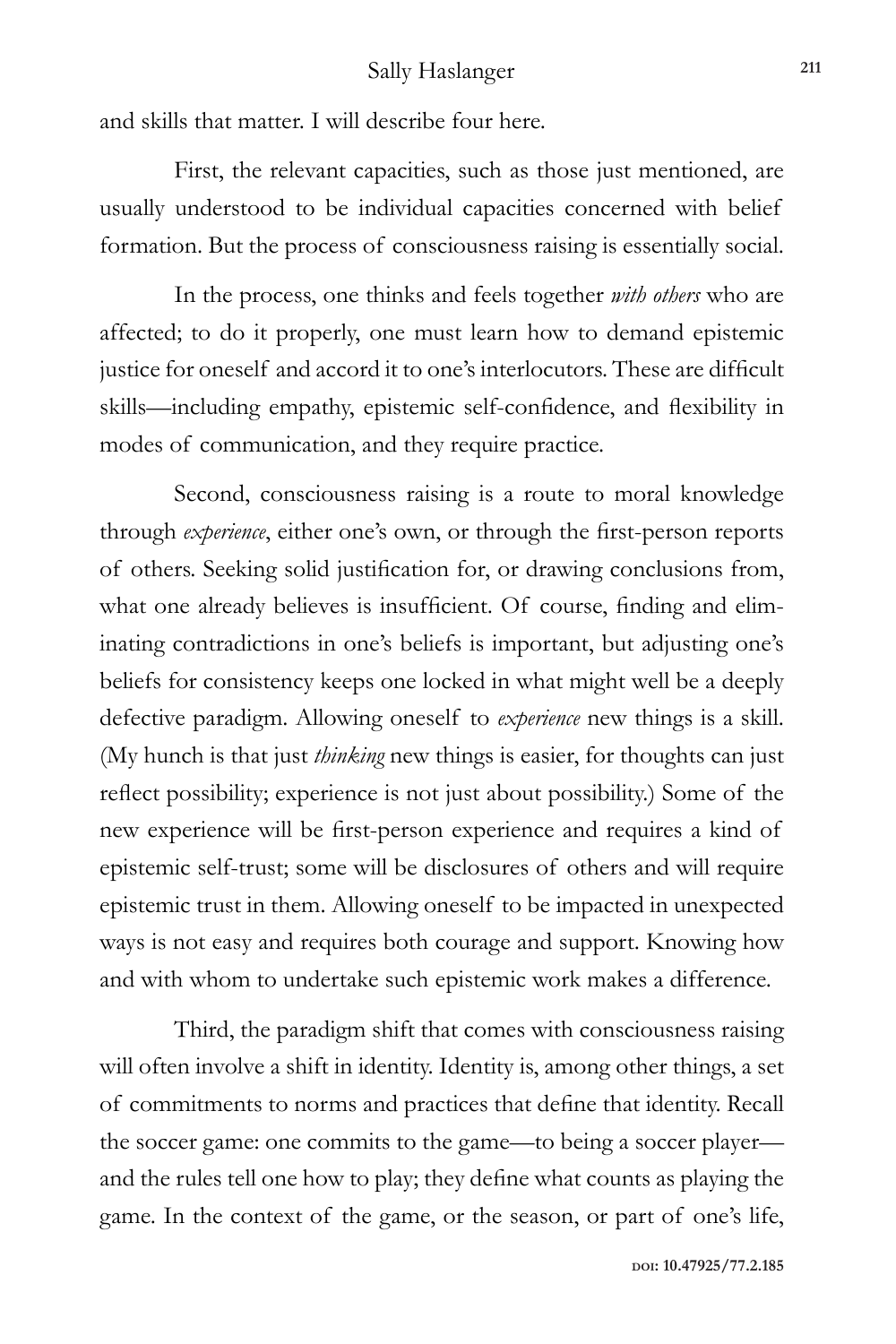conforming to the rules is part of who one is. In that role, one notices the movement of the ball and of one's opponents, the limits of the sidelines, the whistle of the referee, the yellow or red card. These are what matter. One has been interpellated into practices that shape experience, affect, cognition, and memory. If one starts to question one's commitment to the game or the structure of the rules, then one's relation to one's teammates, one's own performance, and the whole game, changes. In the context of a soccer match (for the non-professional!), this is usually fairly trivial. But in the context of living a gendered life, it can be deeply unmooring. A paradigm shift of this sort is difficult to sustain alone; this is again why the process is social.

Fourth, scientific inquiry depends on experimentation, and so does critical inquiry. Because a cultural technē is a set of tools for coordination, one cannot tell simply by reflection whether an alternative set of tools will function adequately. Social psychology and other forms of critical social science and history can help, but the project is to change one's current social conditions. (As I see it, one does not normally undertake ideology critique for someone else at some other time and place [though one may work in solidarity or as comrades with others].<sup>69</sup> This is why it is unhelpful to emphasize the supposed divide between theorist and those affected.) So structured opportunities must be available to try out different ways of interaction, different norms, ideas, concepts. How does the new paradigm work? What new conflicts and challenges does it create?

I could go on listing the cognitive, emotional, and social skills necessary to engage in the meaningful consciousness raising that yields justified results. My point is that these are skills that can be taught—that should be taught—in a curriculum that recognizes the power of ideology and the need to educate ourselves and others to resist it.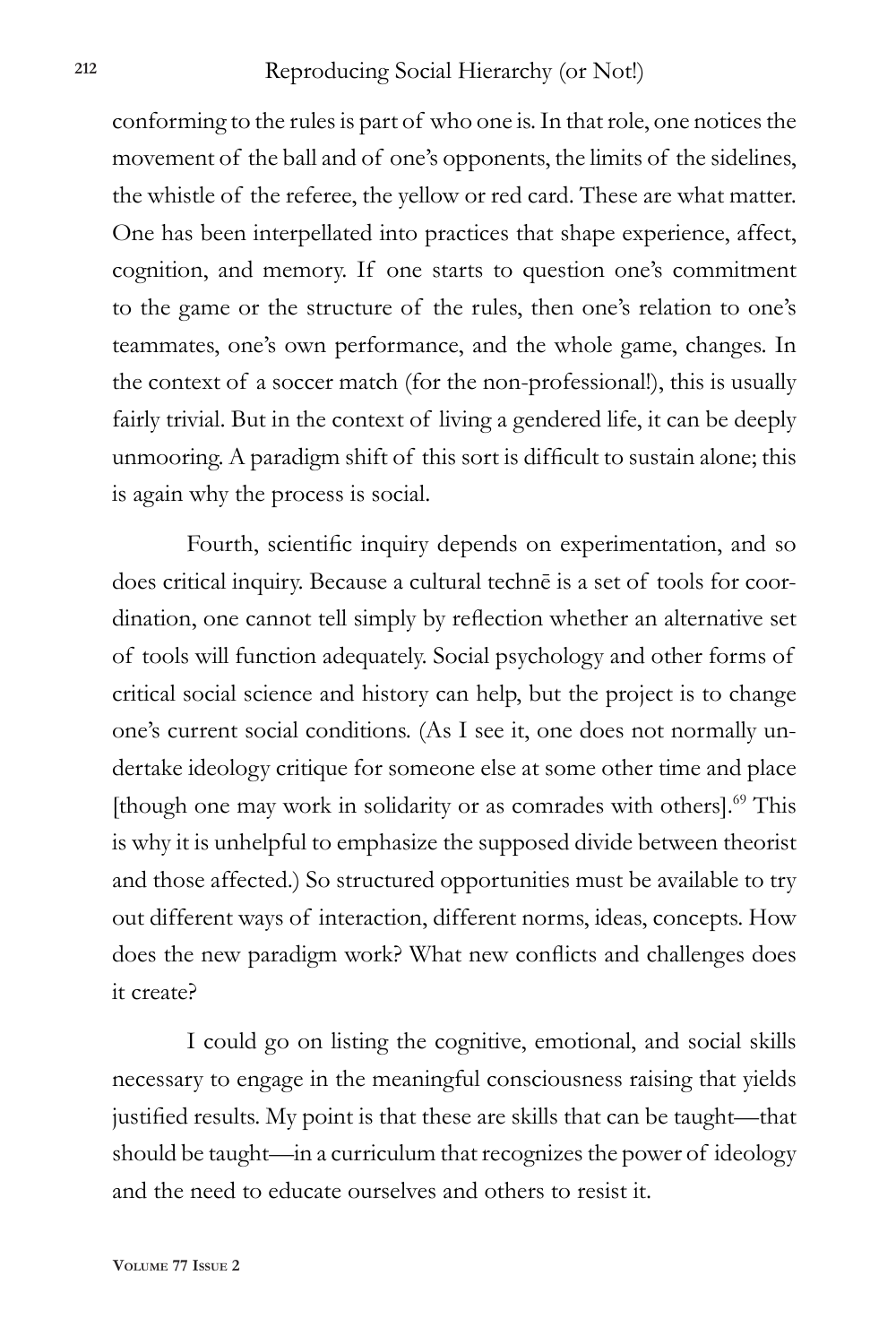Let me be clear. I believe that there is tremendous suffering that might be alleviated by material redistribution of capital (of all kinds), food, housing, healthcare, education, and such. The problem is that although redistribution is important, we must also address the fact that societies are systems that maintain themselves and their hierarchies. Systems accommodate perturbations; they are self-regulating and revert to equilibrium. So, if we are going to address durable inequality, we should not only engage in a transfer of resources but also facilitate structural change. Structural change requires a change of culture. On my account, structures are composed of networks of practices. We are socialized interpellated as subjects—to participate in practices, embrace their values, identify with the roles they offer, and work together with others, as the practices dictate, to produce, distribute, maintain, and eliminate things taken to have value. As mentioned, a change in the material conditions will prompt some changes in ideology; but because the material conditions and cultural technē are deeply intertwined, sustainable change requires a change in both. So, education for social justice should teach skills and methods of ideology critique. This does not happen simply by encouraging diversity, equity, and inclusion.

I've argued that epistemically responsible consciousness raising is *one way* to generate warranted ideology critique. Although we must provide better educational opportunities to those who are subordinated (including traditional critical thinking skills), and although we must expand the curriculum to learn material that does justice to their experiences, we should also provide spaces to form counter-publics, anti-bias training and facilitation skills that support collective inquiry, opportunities to develop epistemic courage and empathy, familiarity with methods of emancipatory science and histories of social movements, and opportunity to experiment with alternative identities. But most important, we must call upon educational institutions to recognize their role in the interpellation of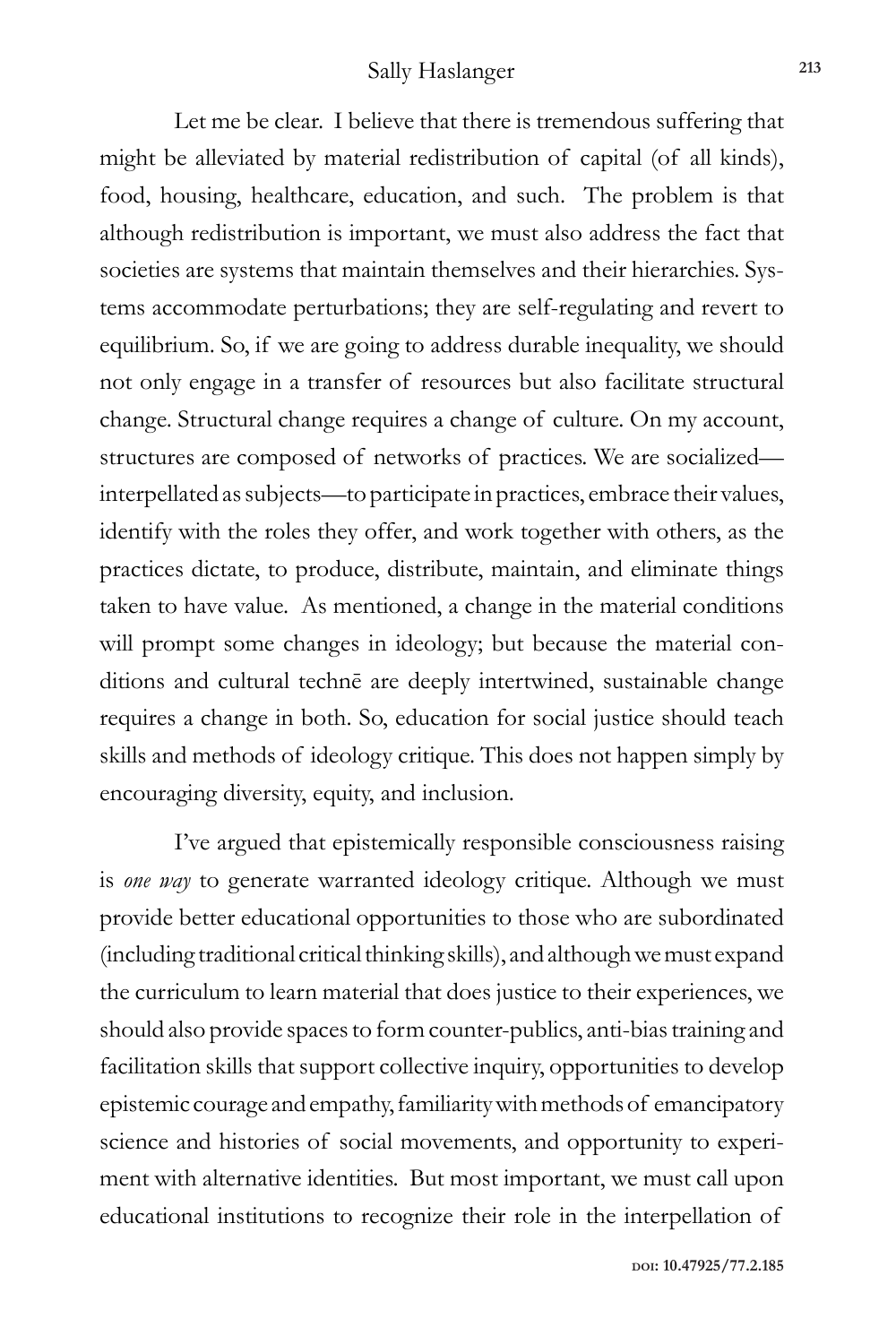subjects to occupy their "right" place in the hierarchy, and also to refuse such a role. This means creating spaces for local professionals—philosophers, educators, administrators, politicians, and such—to engage in the kinds of reflection and experimentation that will generate paradigm shifts in their own understanding of what education in their community is and might be.

Acknowledgements: Special thanks to Kal Alston and Winston Thompson for giving me the opportunity to think through some of the implications of my work on ideology for education and to share my ideas with others whose expertise is so valuable. Thanks also to Quentin Wheeler-Bell and Jennifer Morton for their wonderful comments.

2 My account of practices, structures, and ideology draws substantially on William H. Sewell, Jr. See "A Theory of Structure: Duality, Agency and Transformation," *The American Journal of Sociology* 98, no. 1 (1992): 1-29; and "The Concept(s) of Culture," in *Practicing History: New Directions in Historical Writing after the Linguistic Turn*, ed. Gabrielle M. Spiegel (New York and London: Routledge, 2005), 76–95.

3 Raymond Geuss, *The Idea of a Critical Theory: Habermas and the Frankfurt School* (Cambridge: Cambridge University Press, 1981).

4 Elsewhere, I have argued that they can be modeled in a way similar to the informational content of the common ground in a conversation. See Sally Haslanger, "Ideology in Practice: What Does Ideology Do?" *Aquinas Lecture* (Milwaukee: Marquette

<sup>1</sup> The view I sketch here is more fully developed in Sally Haslanger, "Culture and Critique," *Proceedings of the Aristotelian Society, Supplementary Volume* 91, no. 1 (2017): 149-173; "What is a Social Practice?" *Royal Institute of Philosophy Supplements* 82 (2018): 231-247; "Cognition as a Social Skill," *Australasian Philosophical Review* 3, no. 1 (2019): 5-25; "Disciplined Bodies and Ideology Critique," *Glass Bead* 2, no. 1 (2019), https:// www.glass-bead.org/article/disciplined-bodies-and-ideology-critique/?langenview.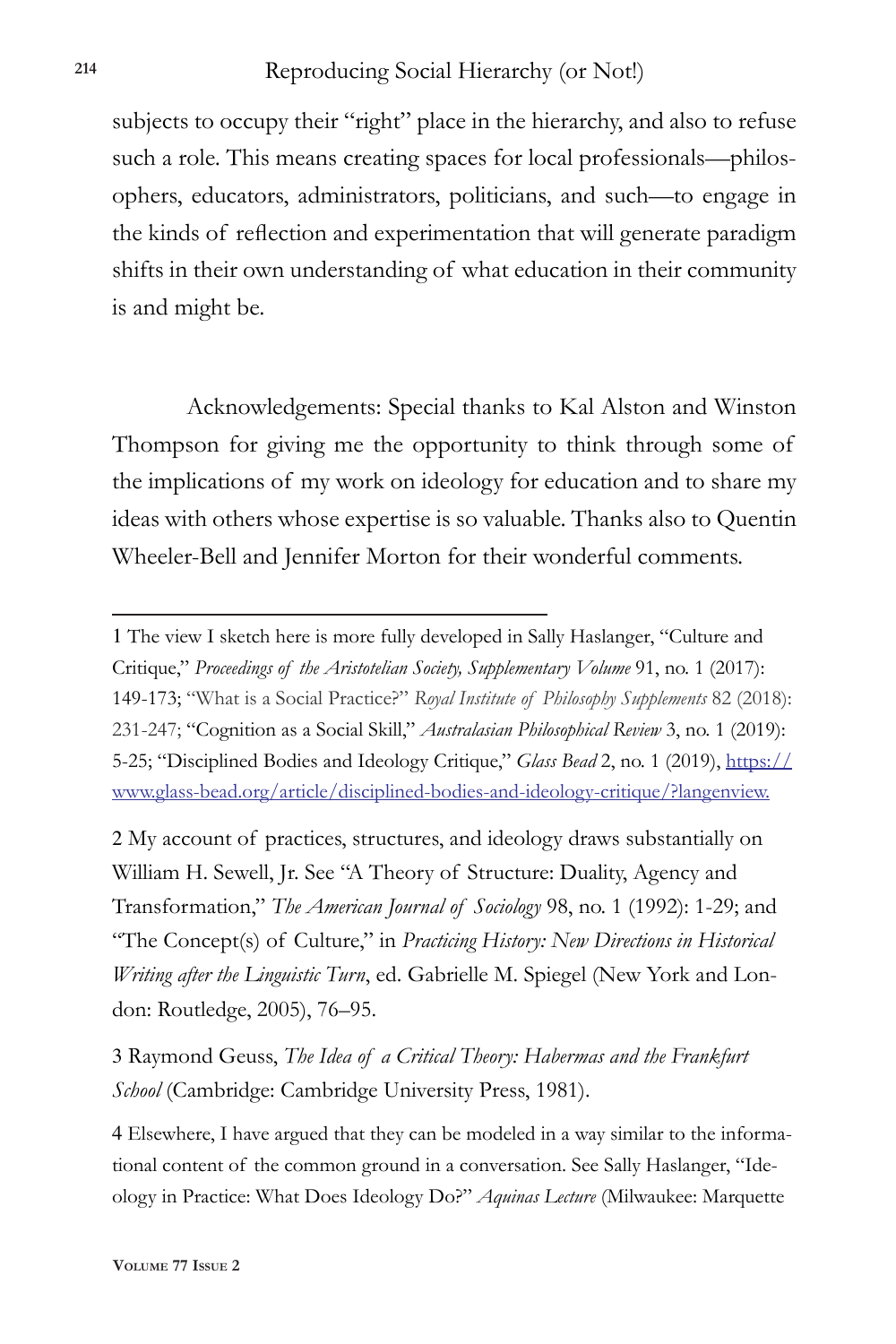University Press, forthcoming); Robert Stalnaker, "Common Ground," *Linguistics and Philosophy* 25 (2002): 701–721.

5 Trevor Purvis and Alan Hunt, "Ideology, Discourse, Ideology, Discourse, Ideology . . ." *The British Journal of Sociology* 44, no. 3 (1993): 479.

6 Humans evolved to be social foragers in a broad variety of ecological contexts. This required social learning, reliable cross-generational transmission, and the material and technological resources for building on what came before. See Kim Sterelny, *The Evolved Apprentice: How Evolution Made Humans Unique* (Cambridge, MA: MIT Press, 2012), especially chapters 2-3. I also discuss this at length in Sally Haslanger "Cognition as a Social Skill," *Australasian Philosophical Review* 3, no. 1 (2019): 5-25.

7 Bernard Williams, *Truth and Truthfulness: An Essay in Genealogy* (Princeton: Princeton University Press, 2002), 201; see also Kwame Anthony Appiah, *The Lies that Bind: Rethinking Identity* (New York: W. W. Norton, 2018), and my response, "Autonomy, Identity, and Social Justice: Appiah's *The Lies that Bind*, A Review," *Philosophy and Public Issues (New Series)* 10, no. 2 (2020): 19-32.

8 Williams, *Truth and Truthfulness*, 200.

9 See Sally Haslanger, "Studying While Black: Trust, Opportunity and Disrespect," *Du Bois Review* 11, no. 1 (2014): 109-136, for a discussion of the challenges Williams describes in the context of race and education.

10 This section draws on Haslanger, "Disciplined Bodies and Ideology Critique," in which I expand some of the points I make here.

11 Louis Althusser, "Ideology and Ideological State Apparatuses," in *On the Reproduction of Capitalism: Ideology and Ideological State Apparatuses*, trans. Ben Brewster (London: Verso, 2014/1971).

12 Althusser, "Ideology and Ideological State," 243.

13 Althusser, 243-44.

14 Althusser, 235-36.

15 See also Michel Foucault, *Discipline and Punish*, trans. Alan Sheridan (New York: Vintage Books, 1979), especially Chapter 5; and Sandra Lee Bartky,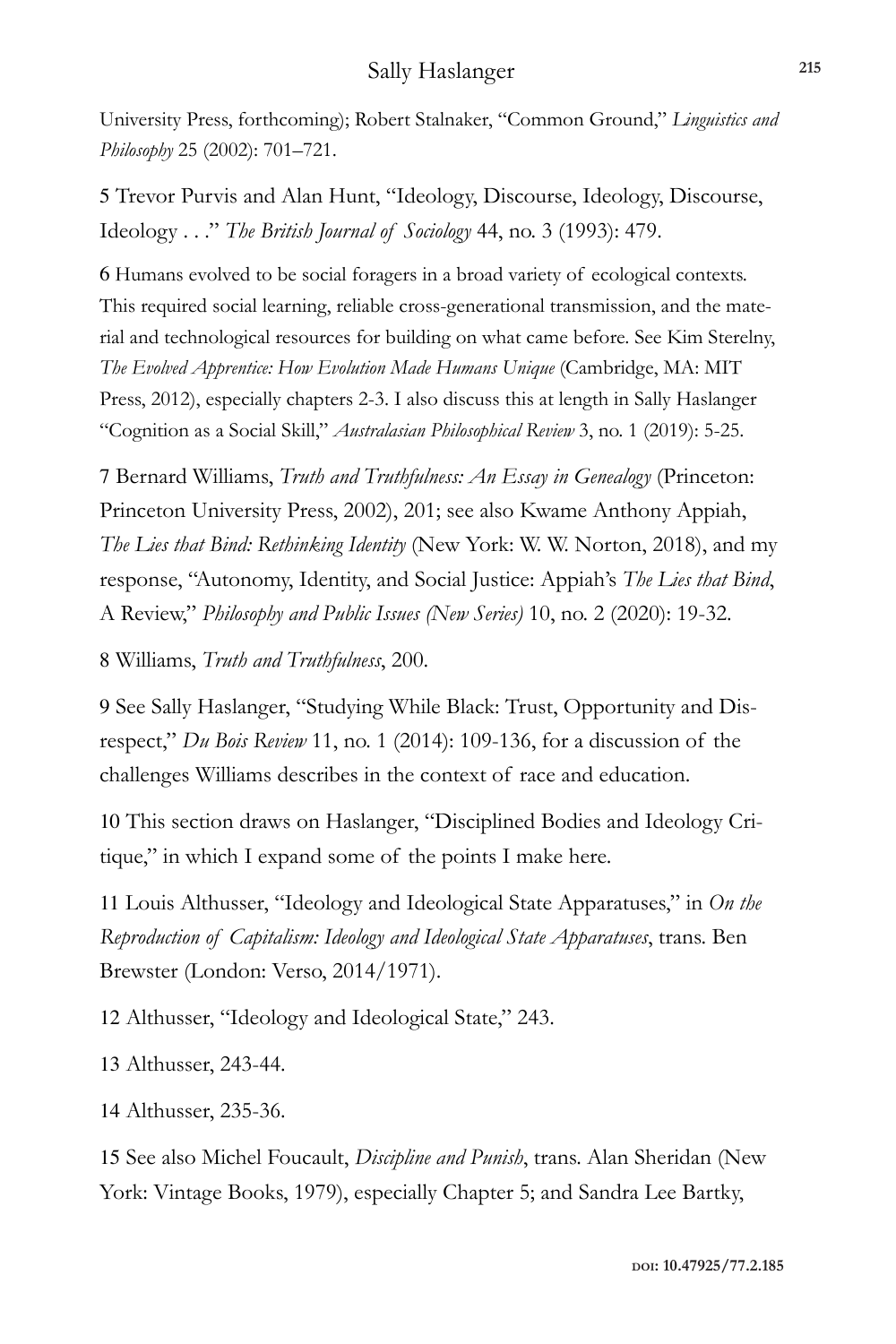"Foucault, Femininity, and the Modernization of Patriarchal Power," in *Femininity and Domination* (New York: Routledge, 1990), 63-82.

16 Haslanger, "Studying While Black."

17 For a useful overview see Nancy Tuana, "Feminist Epistemology: The Subject of Knowledge," in *The Routledge Handbook of Epistemic Injustice,* eds. Ian James Kidd, José Medina, and Gaile Pohlhaus, Jr. (New York: Routledge, 2017), 125-138.

18 Althusser, "Ideology and Ideological State," 259.

19 Victoria McGeer, "The Regulative Dimension of Folk Psychology," in *Folk Psychology Re-Assessed*, eds. Daniel D. Hutto and Matthew Ratcliffe (The Netherlands: Springer, 2007); Tadeusz Zawidzki, *Mindshaping: A New Framework for Understanding Human Social Cognition* (Cambridge, MA: MIT Press, 2013).

20 Sally Haslanger, "Practical Reason and Social Practices," in *The Routledge Handbook of Practical Reason*, eds. Ruth Chang and Kurt Sylvain (New York: Routledge, 2021), 68-82; Tamar Schapiro, "Compliance, Complicity and the Nature of Nonideal Conditions," *Journal of Philosophy* 100, no. 7 (2003): 329–355

21 John Rawls, "Two Concepts of Rules," *Philosophical Review* 64, no. 1 (1955): 26.

22 For the dual character of social role concepts—what counts as merely occupying a role and what counts as "really" occupying it. See Joshua Knobe and Sandeep Prasada, "Dual Character Concepts," in *Proceedings of the 33rd Annual Conference of the Cognitive Science Society* (Boston, MA: Cognitive Science Society, 2011); Joshua Knobe, Sandeep Prasada, & G.E. Newman, "Dual Character Concepts and the Normative Dimension of Conceptual Representation," *Cognition* 127, no. 2 (2013): 242-257.

23 Some parts of this section are drawn from Haslanger, "Culture and Critique"; and "Political Epistemology and Social Critique," *Oxford Studies in Political Philosophy* 7 (2021): 23-65.

24 Gregory M. Walton & S.T. Brady discuss several related phenomena, including attributional ambiguity, social-identity threat, and belonging uncertainty, all of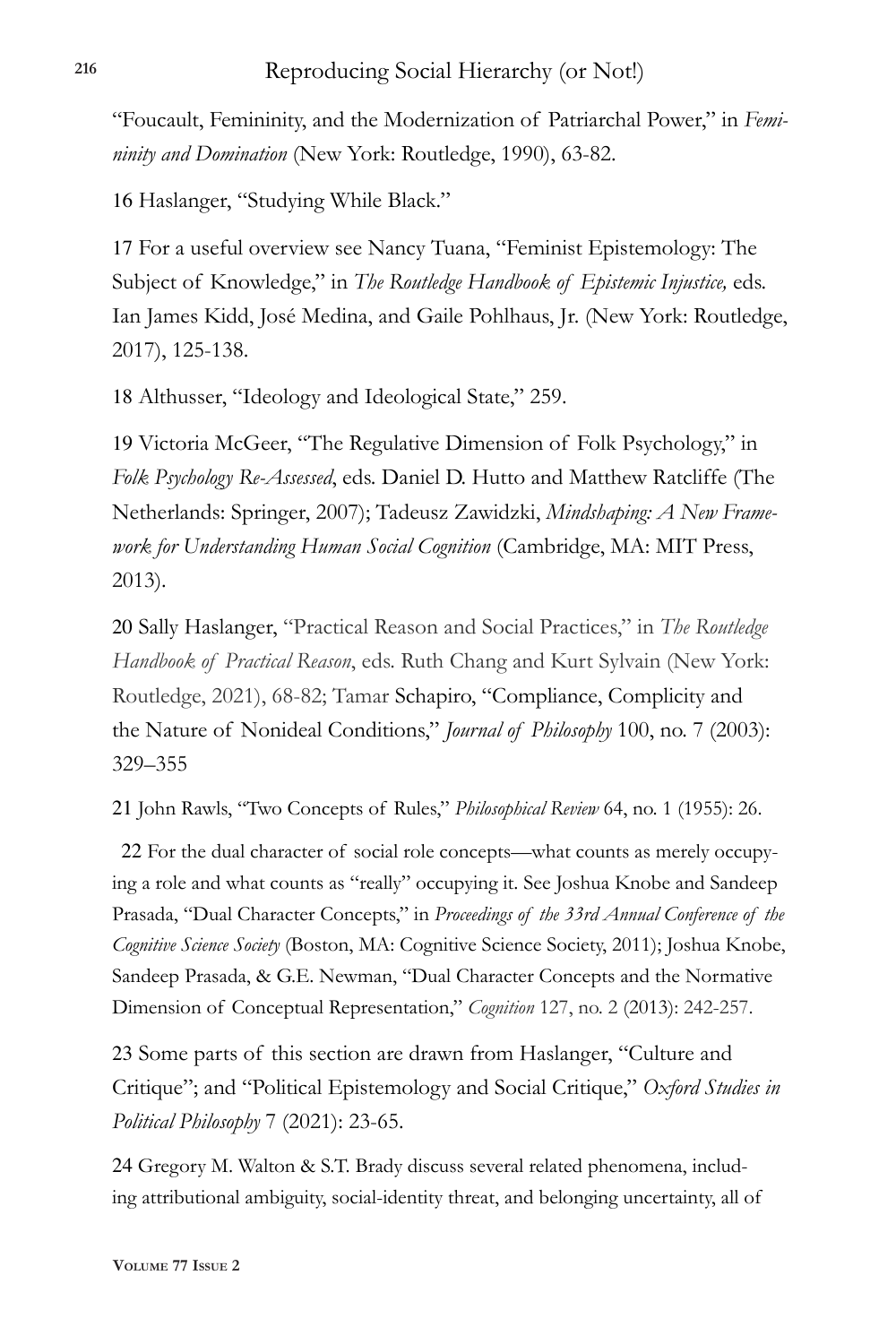which are subject intensification due to a kind of looping effect (which they call "recursion") in "The Many Questions of Belonging," in *Handbook of Competence and Motivation (2nd Edition): Theory and Application*, eds. A. Elliot, C. Dweck, & D. Yeager, (Guilford Press: New York, 2017), 272-293.

25 There is an important set of questions about the kind of knowledge gained by those who occupy a subordinated position and its relationship to critique. Patricia Hill Collins argues that "Black Feminist thought rearticulates a consciousness that already exists [among Black women]." See Patricia Hill Collins, "The Social Construction of Black Feminist Thought," *Signs* 14, no. 4 (1989): 750. I am not denying that often the resources for critique already exist in the experience of the subordinate; my claim is that sometimes, for some groups or in relation to some practices, complicity in unjust practices is deeper than this suggests. See also Serene Khader, *Adaptive Preferences and Women's Empowerment* (Oxford: Oxford University Press, 2011); and *Decolonizing Universalism: A Transnational Feminist Ethic* (Oxford: Oxford University Press, 2019).

26 See also Kristen Intemann, "25 Years of Feminist Empiricism and Standpoint Theory: Where Are We Now?" *Hypatia* 25, no. 4 (2010): 778–796.

27 I use the term "standard practices of DEI," not to critique all such efforts (!), but to question what I take to be a background assumption of many such programs—that is, that we will gain social justice through integration of members of subordinated groups into elite spaces. The problematic, then, is how to recruit and "maintain" them, which often amounts to socializing them into elite practices, so they won't feel alienated and so leave. I admit that this is an over-simplification—I am being polemical—and the issues are much more complex. The issues here, however, are broader: should we aim for "fairness" or anti-racism? Should we aim for "diversity" and inclusion, or to disrupt White supremacy?

28 Robin Celikates, "Beyond the Critical Theorists' Nightmare: Epistemic Injustice, Looping Effects, and Ideology Critique" (presentation, Workshop for Gender and Philosophy, MIT, Cambridge, MA, May 12, 2016); see also Robin Celikates, *Critique as Social Practice: Critical Theory and Social Self-Understanding*  (London: Rowman and Littlefield International, 2018).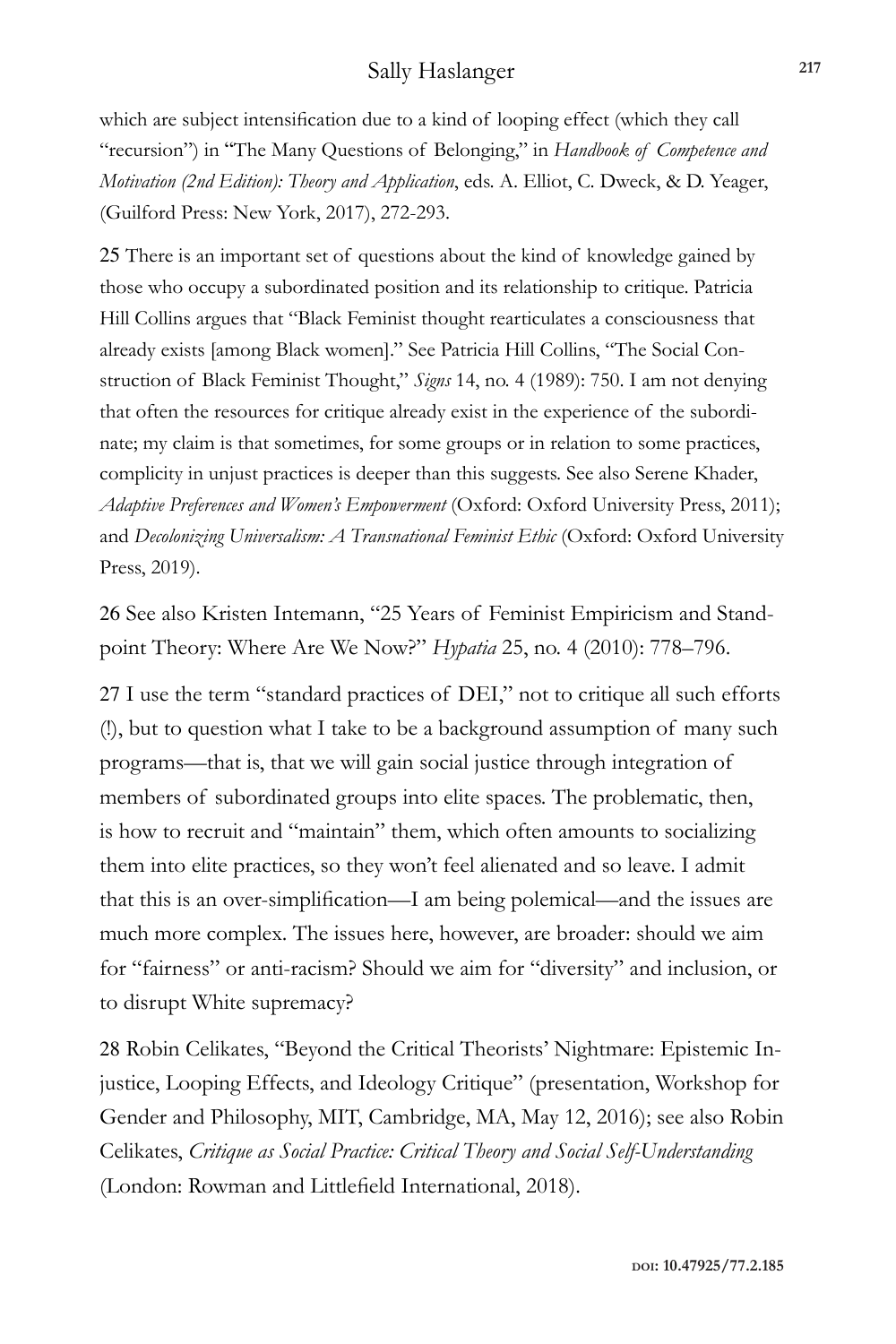29 Robin Celikates, "Systematic Misrecognition and the Practice of Critique: Bourdieu, Boltanski and the Role of Critical Theory," in *Recognition Theory and Contemporary French Moral and Political Philosophy*, eds. Miriam Bankowsky and Alice Le Goff (Manchester: Manchester University Press, 2012),167f.

30 Celikates, "Systematic Misrecognition," 168; Celikates elaborates: "An answer to these questions would need to refer to those material and symbolic constraints which can prevent actors from engaging in practices of critique. In this sense, the ideological appearance of certain practices and institutions as legitimate and natural (i.e., their misrecognition by the actors involved), can be characterised as a second-order phenomenon. It effectively diminishes the probability that those opinions, dispositions and modes of acting which can be situated on the first level and which support these practices and institutions will be reflected on and criticised. 'Second-order pathologies' can thus be understood as blocking the assessment, critique and transformation of 'first-order pathologies'" (169). This is a broader strategy in Critical Theory that takes different forms in different authors.

31 Celikates, 169-70.

32 This section draws on Sally Haslanger, "Political Epistemology and Social Critique," *Oxford Studies in Political Philosophy* 7 (2021): 23-65.

33 I leave open the meta-ethical view about the nature of moral facts. However, see also Haslanger "Culture and Critique."

34 Rebecca Solnit, *Hope in the Dark: Untold Histories, Wild Possibilities* (Chicago: Haymarket Books, 2016), https://www.haymarketbooks.org/books/791 hope-in-the-dark.

35 Danielle Allen, "Law's Necessary Forcefulness: Ralph Ellison vs. Hannah Arendt on the Battle of Little Rock," *Oklahoma City University Law Review* 26 (2001): 858.

36 J.M. Balkin, *Cultural Software: A Theory of Ideology* (New Haven: Yale University Press, 1998), 27-

28.

37 See Catharine MacKinnon, *Towards a Feminist Theory of the State* (Cambridge, MA: Harvard University Press, 1989); Sandra Lee Bartky, "Towards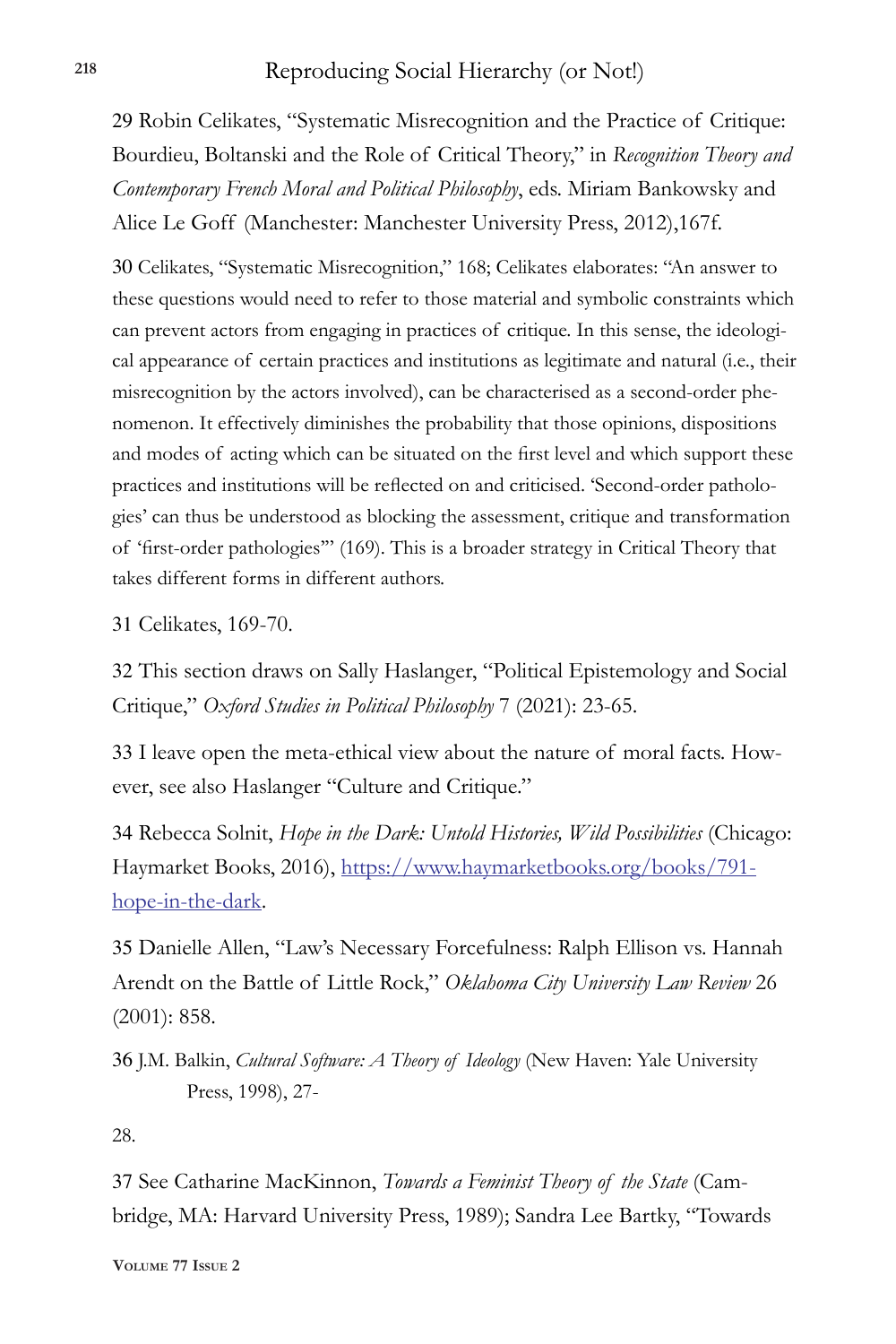a Phenomenology of Feminist Consciousness" *Social Theory and Practice* 3, no. 4 (1975): 425-39; Redstockings of the Women's Liberation Movement, ed., Feminist Revolution: An Abridged Edition with Additional Writings (New York: Random House, 1978); Patricia Hill Collins, "Learning from the Outsider Within," in *Beyond Methodology: Feminist Scholarship as Lived Research*, eds. Mary Margaret Fonow and Judith A. Cook (Bloomington: Indiana University Press, 1991); Barbara A. Crow, *Radical Feminism: A Documentary Reader* (New York: NYU Press, 2000); Jennifer McWeeny, "Varieties of Consciousness Under Oppression," in *Phenomenology and the Political,* eds. S. West Gurley and Geoff Pfeifer (London: Rowman and Littlefield International, 2016), 149- 163; and Alice Crary, "Feminist Thought and Rational Authority: Getting Things in Perspective," *New Literary History* 46, no. 2 (2015): 287-308.

38 The fuller discussion of consciousness raising in Haslanger, "Political Epistemology," begins with a discussion of the Combahee River Collective's "A Black Feminist Statement," in *Home Girls: A Black Feminist Anthology*, ed. Barbara Smith (New York: Kitchen Table Press, 1983), 264-274. I focus here on another example in a school context.

39 Samantha Schmidt, "Teen Boys Rated Their Female Classmates Based on Looks. The Girls Fought Back," *The Washington Post*, March 26<sup>th</sup>, 2019, https://www.washingtonpost.com/lifestyle/2019/03/26/teen-boys-ratedtheir-female-classmates-based-looks-girls-fought-back/.

40 Schmidt, "Teen Boys Rated," para. 17.

41 Schmidt, para. 22.

42 Schmidt, para. 23.

43 There is a huge literature on the role of narrative in critical race theory and in other critical studies. A taste of this discussion can be found in Patricia Ewick and Susan S. Silbey, "Subversive Stories and Hegemonic Tales: Toward a Sociology of Narrative," *Law and Society Review* 29, no. 2 (1995): 197-226; "Common Knowledge and Ideological Critique: The Significance of Knowing That the 'Haves' Come out Ahead," *Law & Society Review*, 33, no, 4 (1999): 1025-1041; and "Narrating Social Structure: Stories of Resistance to Legal Authority," *American Journal of Sociology* 108, no. 6 (2003): 1328-72.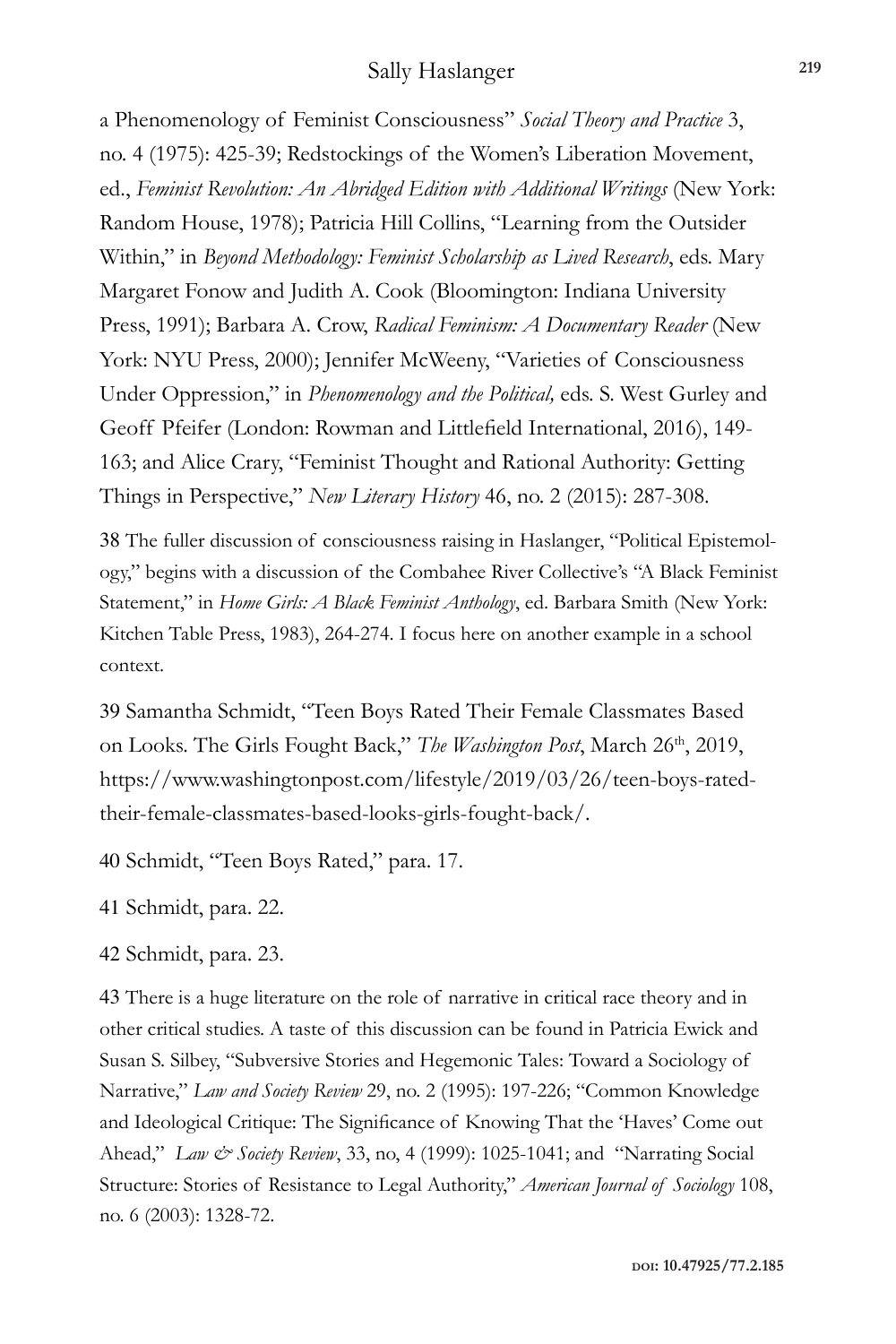44 Jane Mansbridge, "The Making of Oppositional Consciousness," in *Oppositional Consciousness: The Subjective Roots of Social Protest*, eds. Jane Mansbridge and Aldon Morris (Chicago: University of Chicago Press, 2001), 4.

45 Iris Marion Young, *Justice and the Politics of Difference* (Princeton: Princeton University Press, 1990),

6-7.

46 Mansbridge, "The Making of Oppositional Consciousness," 5.

47 Mansbridge, 7-8.

48 Mansbridge, 1.

49 Mansbridge, 7-8.

50 I assume that one need not be a member of the subordinate group in order to demand justice with them. See Gaile Pohlhaus, Jr., "Knowing Communities: An investigation of Harding's Standpoint Epistemology," *Social Epistemology* 16, no. 3 (2002): 283-293. But in a liberation movement, the process of articulating a claim typically begins with those directly affected.

51 Naomi Scheman, "On Mattering," in *Facts and Values: The Ethics and Metaphysics of* Normativity, eds. Giancarlo Marchetti and Sarin Marchetti (New York: Routledge, 2007), 119-136; Crary, *Beyond Moral Judgment*.

52 This is one reason I think that the idea of common ground is important for modeling ideology. I've mentioned this already in endnote 2.

53 In what sense does one "believe" rules anyway? And because the cultural technē includes concepts, scripts, and other non-propositional elements, belief isn't really the apt attitude for much of it.

54 This is related to the point I made above in relation to Celikates concern about the relation between those affected by the ideology and the "theorist." One concern is the basis for moral evaluation, and the other is the risk of elitism and arrogance on the part of the theorist. The method of consciousness raising does not rely on such a distinction because the critique arises from the experience of being affected, gives voice to it, and works with others affected to create what Mansbridge called "an injustice frame." On my view, an "injustice frame" in this context (among other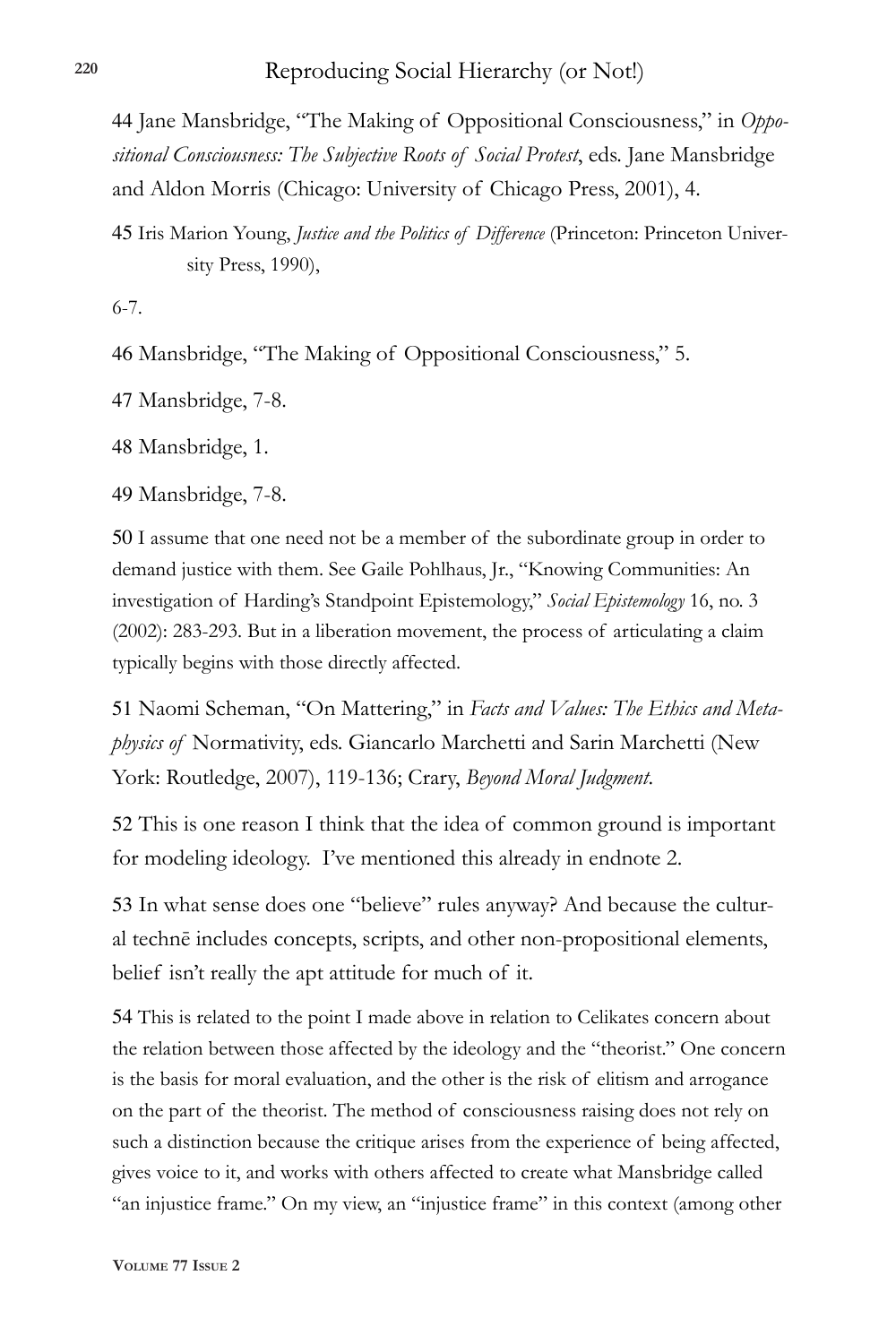things) shifts the paradigm of moral engagement from the individual to the cultural/ structural. There will still be some affected who do not buy the "theory," that is, the structural "injustice frame" offered. But their lack of acceptance is not evidence that the new frame is inapt; and as mentioned before, the problem of justification should be kept distinct from the problem of illumination (convincing others of the justification).

55 These are steps that I sketch—slightly revised—in Haslanger, "Political Epistemology."

56 Elizabeth Anderson, "How to be a Pragmatist," in *Oxford Handbook of Practical Reason*, eds. Ruth Chang and Kurt Sylvan (Oxford: Oxford University Press, 2021).

- 57 Mansbridge, "The Making of Oppositional Consciousness," 7-8; Nancy Fraser, "Rethinking the Public
- Sphere: A Contribution to the Critique of Actually Existing Democracy," *Social Text* 25/26 (1990): 56-
- 80; Kristie Dotson, "Tracking Epistemic Violence, Tracking Practices of Silencing," *Hypatia* 26, no. 2
- (2011): 236-257; and Kristie Dotson, "Conceptualizing Epistemic Oppression," *Social Epistemology*

28 (2014): 115-138.

- 58 Anderson, "How to be a Pragmatist," 7.
- 59 Mansbridge, "The Making of Oppositional Consciousness," 9.
- 60 Kate Manne, *Down Girl: The Logic of Misogyny* (Oxford: Oxford University Press, 2017).

61 Peter Railton, "The Affective Dog and its Rational Tale: Intuition and Attunement," *Ethics* 124, no. 4 (2014): 813-859.

62 Elizabeth Anderson, "John Stuart Mill and Experiments in Living," *Ethics* 102, no. 1 (1991): 4-26; and "Social Movements, Experiments in Living and Moral Progress: Case Studies from Britain's Abolition of Slavery," (presentation, The Lindley Lecture, University of Kansas, Lawrence, KS, 2014).